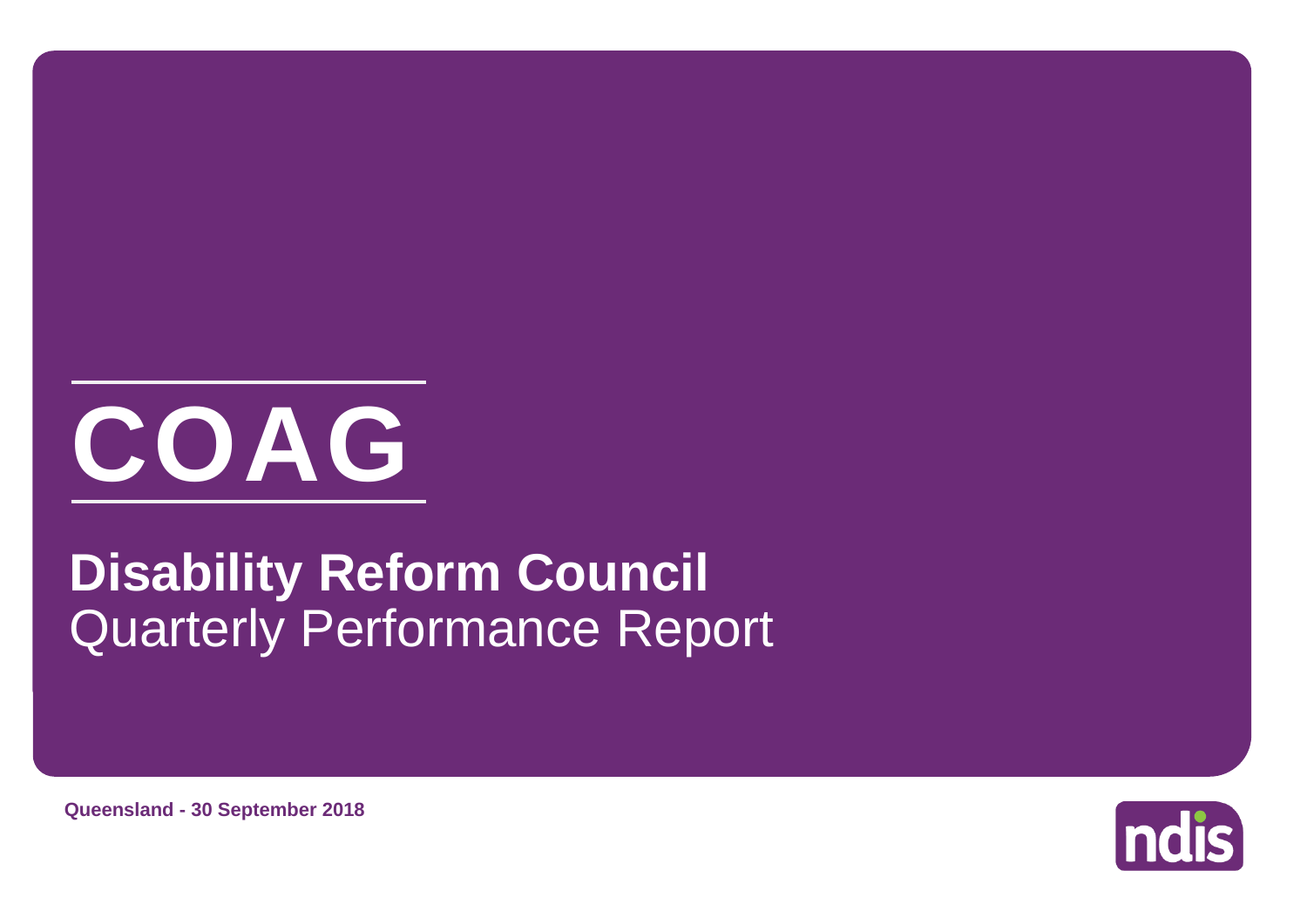

### **Overview**

r i

**This report is the ninth quarterly report during the NDIS Transition period, which commenced on 1 July 2016.**

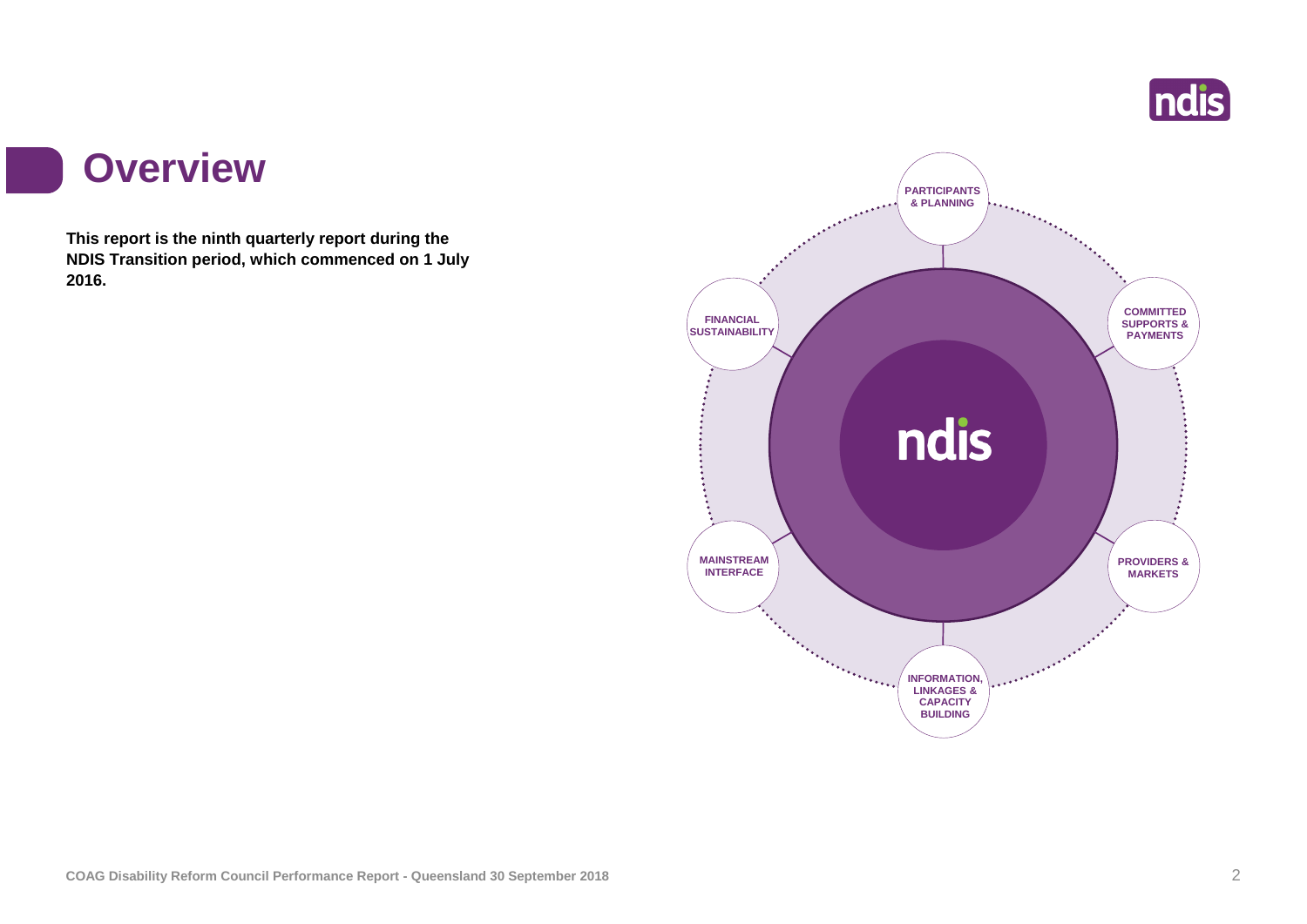

# **Summary**

**either good or very good.**

| <b>Participants and Planning</b>                                                                                                                                                      | <b>Committed Supports</b><br>and Payments                                                            | <b>Providers and Markets</b>                                                                                            | <b>Mainstream Interface</b>                                                            |
|---------------------------------------------------------------------------------------------------------------------------------------------------------------------------------------|------------------------------------------------------------------------------------------------------|-------------------------------------------------------------------------------------------------------------------------|----------------------------------------------------------------------------------------|
| 8,217 additional participants with<br>plans this quarter.                                                                                                                             | \$769.0 million has been paid<br>to providers and participants:<br>$\cdot$ \$0.3m in 2015-16.        | 4,110 approved providers, a<br>15% increase for the quarter.                                                            | 86% of active participants<br>with a plan approved in 2018-<br>19 Q1 access mainstream |
| As at 30 September 2018, plans<br>approved and ECEI referrals<br>represent:<br>• 61% of year to date bilateral                                                                        | • \$111.1m in 2016-17,<br>$\cdot$ \$489.3m in 2017-18,<br>• \$168.4m in 2018-19 to date.             | 37% of approved providers<br>were active in Queensland at<br>30 September 2018, and 63%<br>were yet to have evidence of | services.                                                                              |
| estimate met<br>(1 July 2018 - 30 September 2018)                                                                                                                                     | Overall,<br>• 32% of committed supports                                                              | activity.                                                                                                               |                                                                                        |
| • 57% of scheme to date bilateral<br>estimate met<br>(1 April 2016 - 30 September 2018)                                                                                               | were utilised in 2015-16,<br>• 56% in 2016-17,<br>$\cdot$ 62% in 2017-18.<br>The 2017-18 and 2018-19 | 80-95% of payments made by<br>the NDIA are received by 25%<br>of providers.                                             |                                                                                        |
| <b>Participant satisfaction has</b><br>continued to improve with 95% of<br>participants surveyed in the quarter<br>rating their satisfaction with the<br>Agency's planning process as | experience is still emerging.                                                                        | 38% of service providers are<br>individual/sole traders.                                                                |                                                                                        |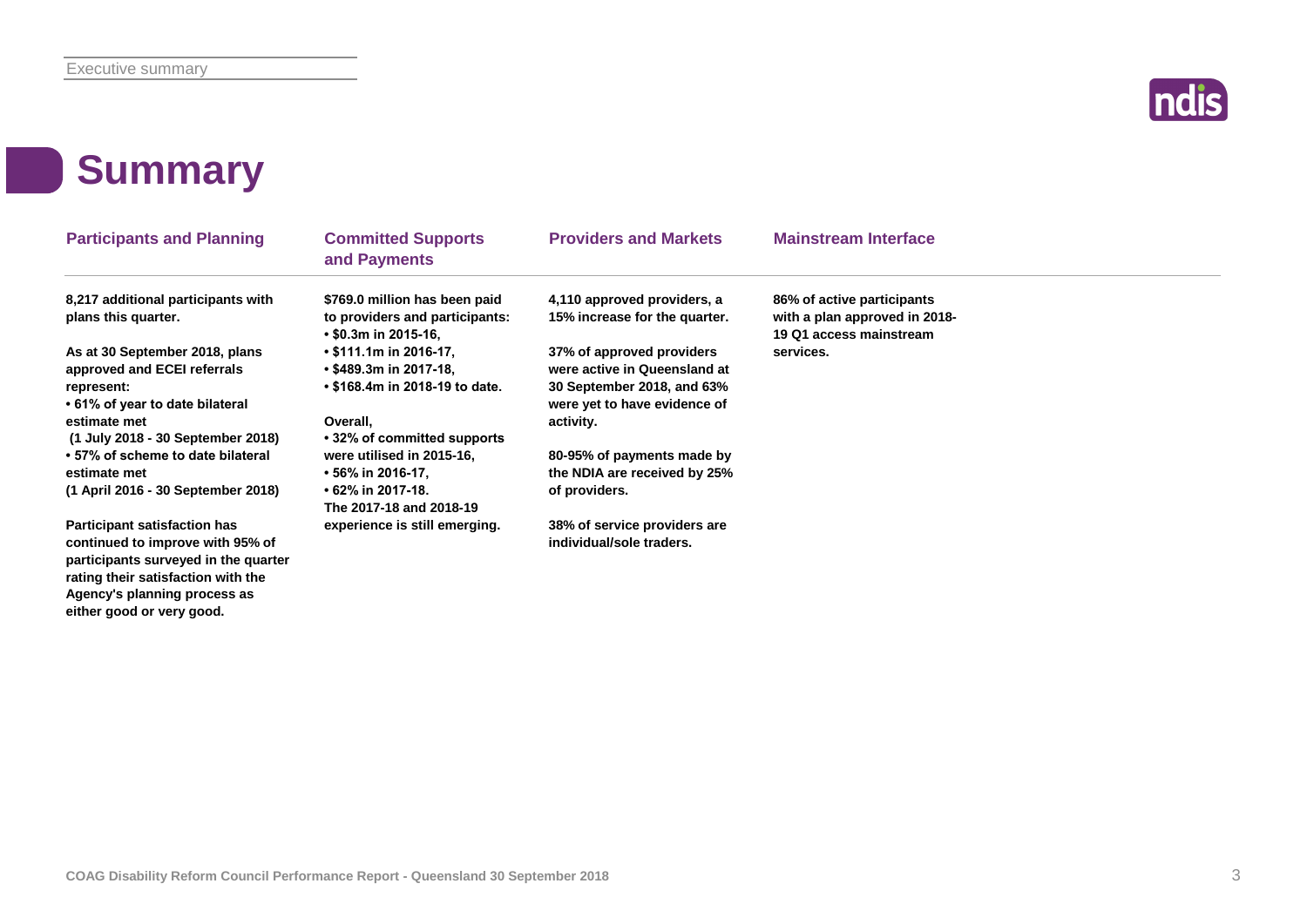# **Participants and Planning**

As the transition phase to full scheme continues, the NDIS in Queensland continues to grow with 8,217 additional participants with approved plans this quarter.



**Queensland - 30 September 2018**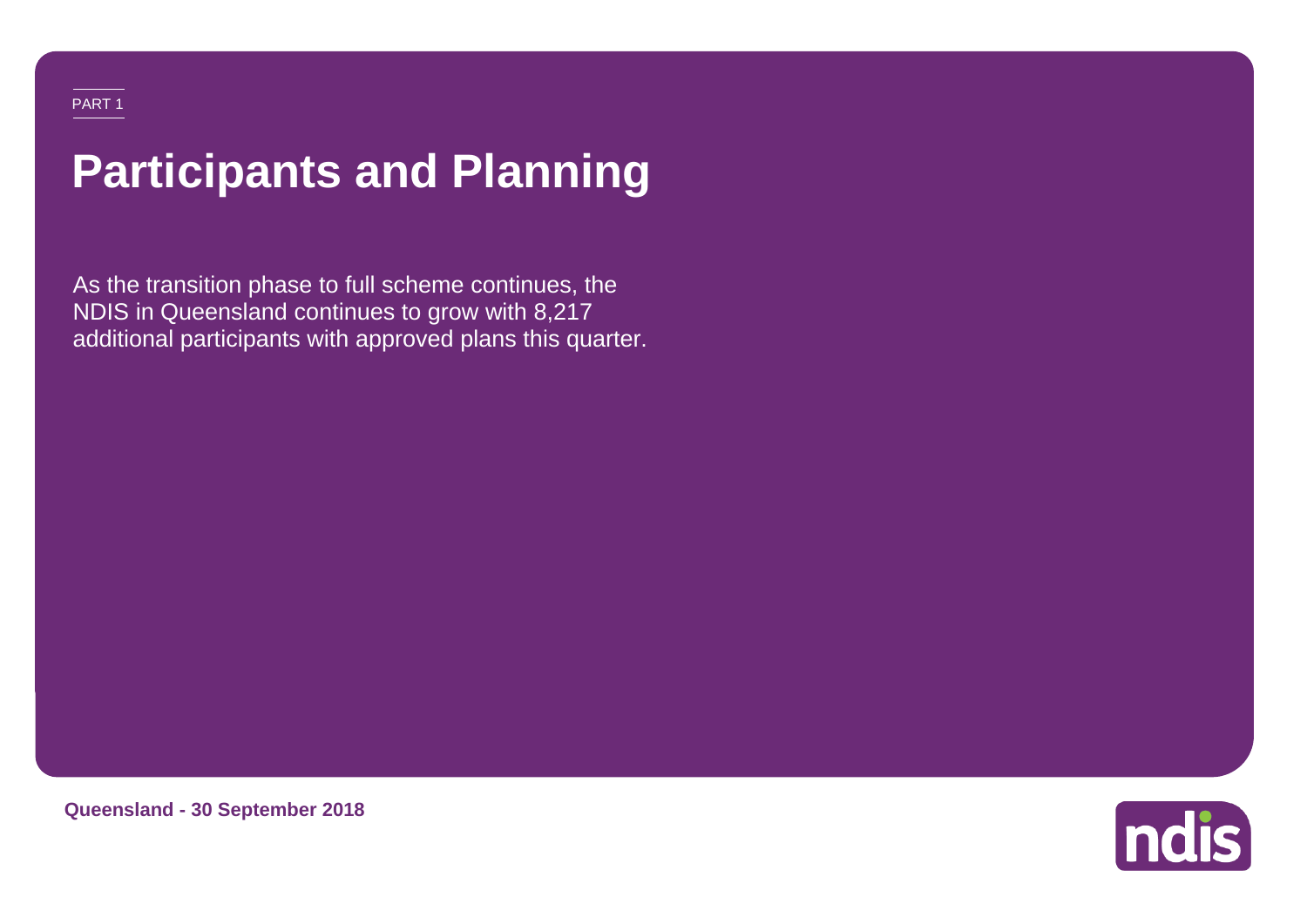# **Summary**

**The NDIS is transitioning to full-scheme according to phasing schedules bilaterally agreed by State/Territory and Commonwealth governments.**



**Indis**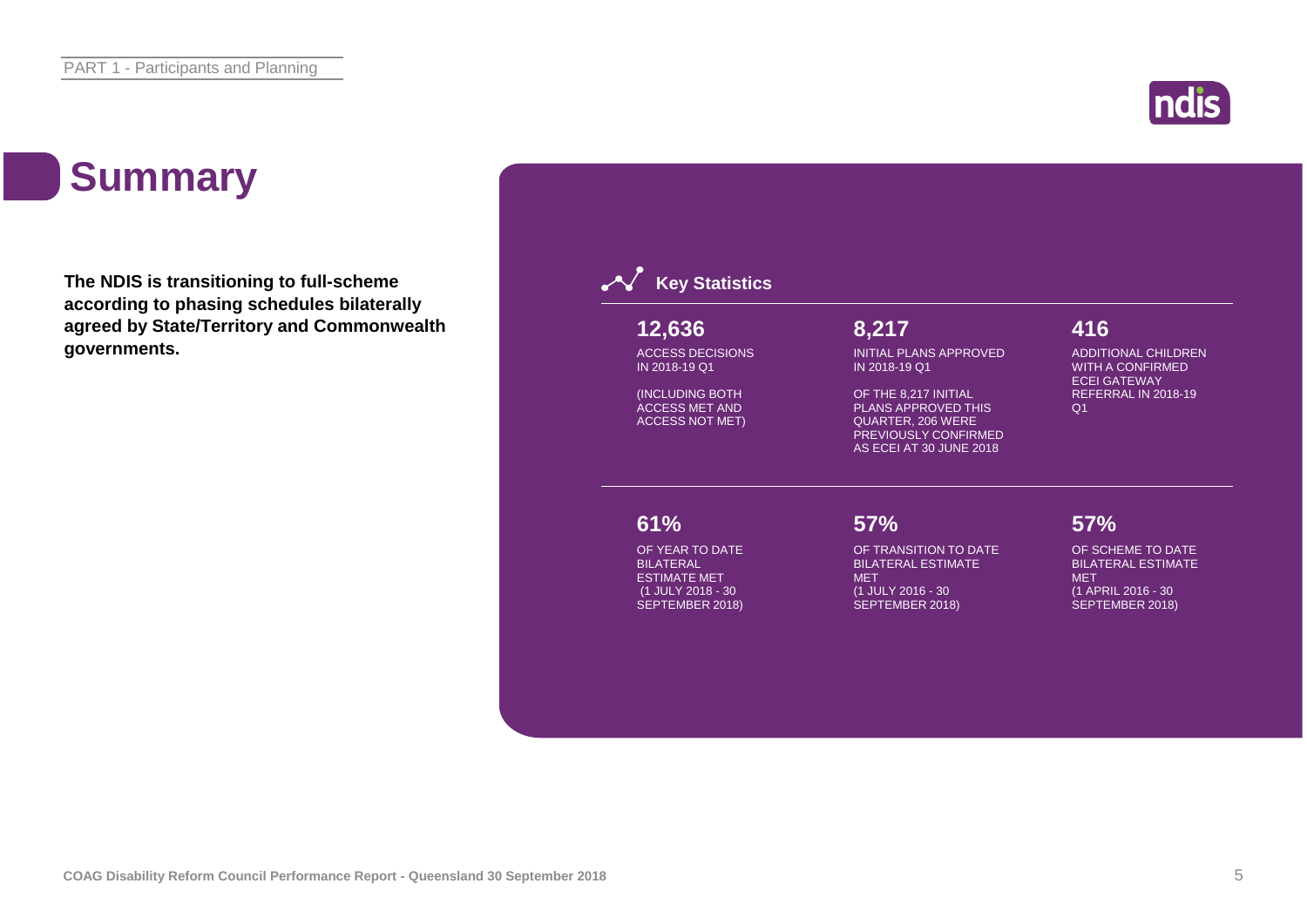

# **Quarterly Intake**

### **2018-19 Q1**

**Of the 9,629 participants deemed 'eligible' this quarter 63% entered from an existing State/Territory program.**

**Of the 8,217 plan approvals this quarter, 69% had transitioned from an existing State/Territory program, 90% entered with a permanent disability and 206 were previously confirmed as ECEI at 2017-18 Q4.**

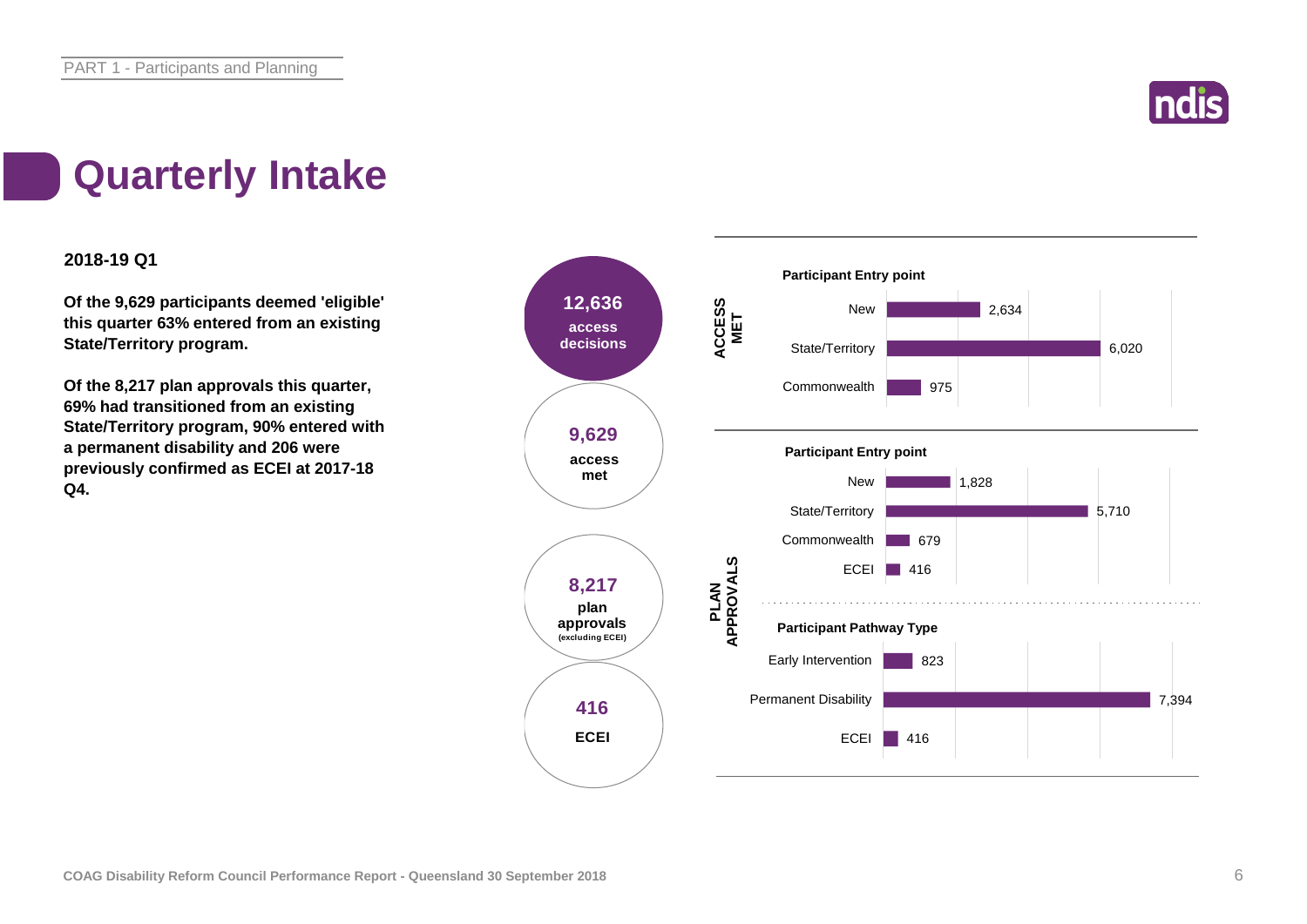

## **Quarterly Intake Detail**

**Plan approvals as at 30 September 2018**

**Plan approval numbers have increased from 16,524 at the end of 2017-18 Q4 to 24,741 by the end of 2018-19 Q1, an increase of 8,217 approvals.**

**As at 30 September 2018 there were 823 children with a confirmed ECEI referral bringing the total number to 25,564. Overall, 398 participants with approved plans have exited the Scheme.**

**Of the 823 children with a confirmed ECEI referral as at 30 September 2018, 407 were previously confirmed as ECEI at 30 June 2018 and an additional 416 entered the gateway this quarter.**

> In the quarter of 2018-19 Q1 there were 3,967 plan reviews. This figure relates to all participants who have entered the scheme.



#### **Change in plan approvals between 30 June 2018 and 30 September 2018**

**COAG Disability Reform Council Performance Report - Queensland 30 September 2018** 7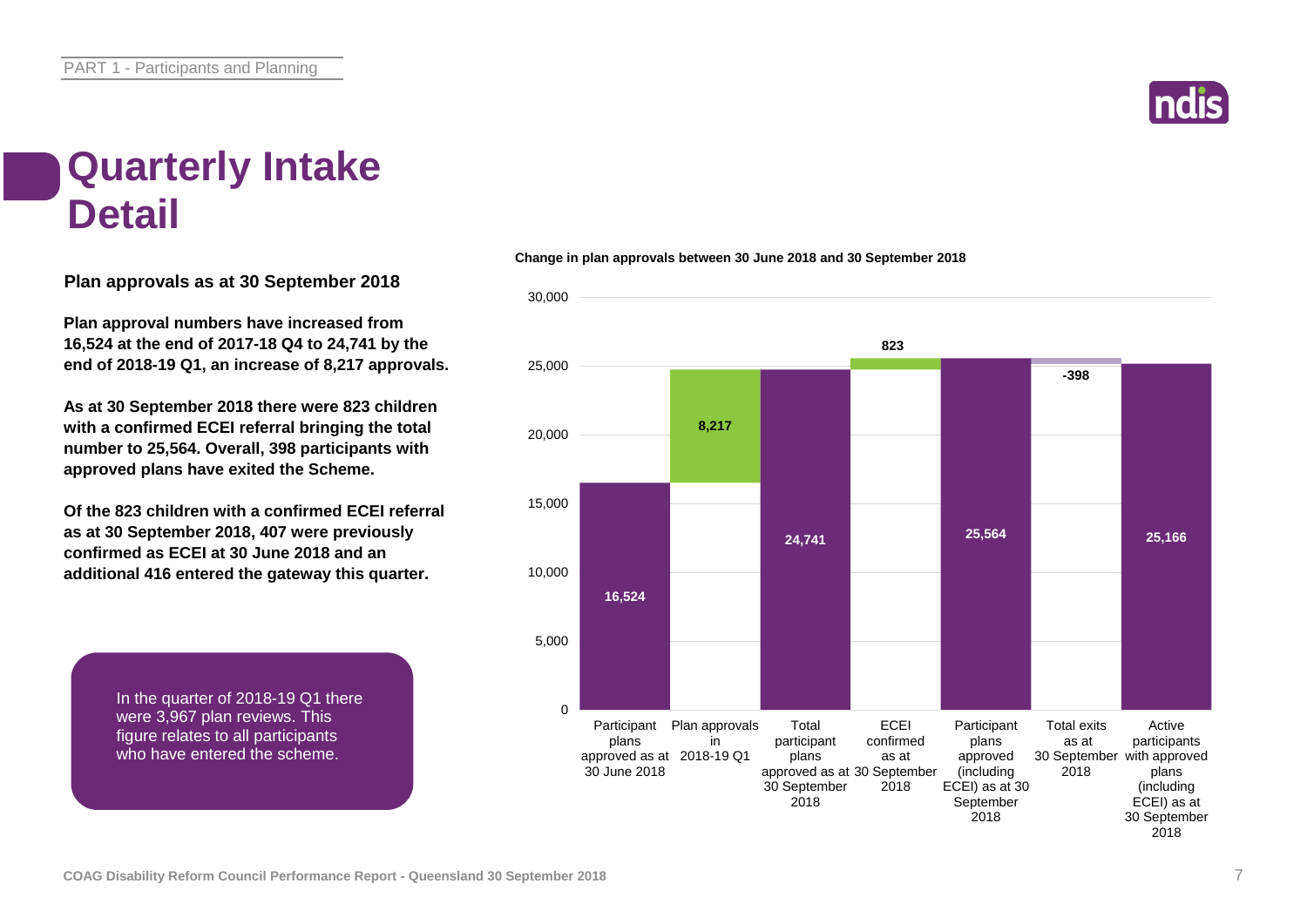# **Cumulative**

**Plan approvals as at 30 Sep 2018**

**As at the end of 2018-19 Q1, the cumulative total number of participants receiving support was 25,564 (including 823 children supported through the ECEI gateway). Of these, 15,783 transitioned from an existing State/Territory program and 2,104 transitioned from an existing Commonwealth program.**

**Overall, since 1 April 2016, there have been 45,784 people with access decisions.**

> Cumulative position reporting is inclusive of trial participants for the reported period and represents participants who have or have had an approved plan.

#### **Cumulative plan approvals compared with bilateral estimate Position** estimate plan approvals compared with bilateral of year to date bilateral estimate met





### **61%**

(1 July 2018 - 30 September 2018)

### **57%**

of transition to date bilateral estimate met (1 July 2016 - 30 September 2018)

### **57%**

of scheme to date bilateral estimate met (1 April 2016 - 30 September 2018)

### **24,741**

plan approvals to date; 25,564 including ECEI confirmed

### **Plan approvals by participant referral pathway**

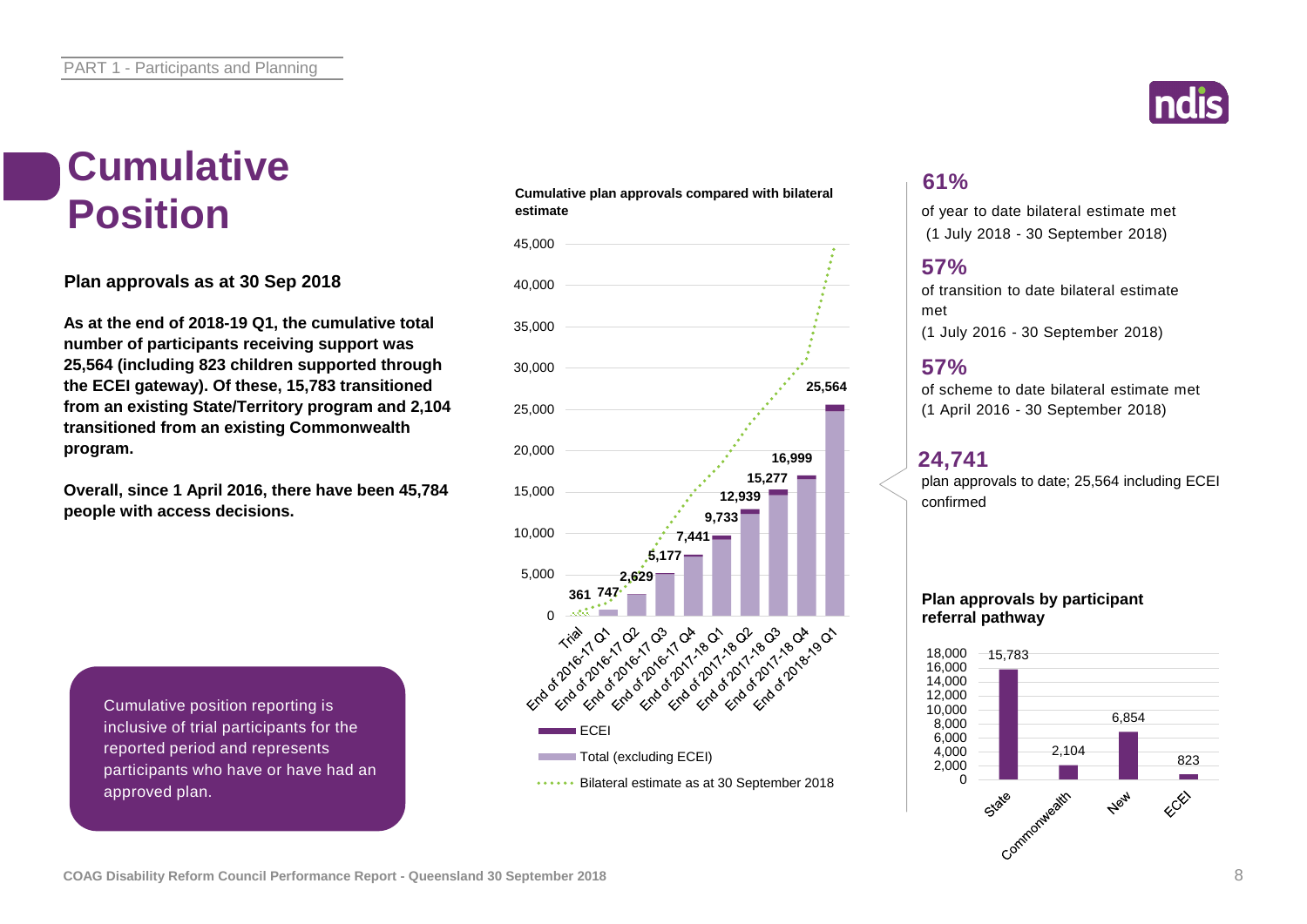

# **Participant Profiles by Age Group**

**Demographic profile of active participants with a plan approved in 2018-19 Q1, compared with plan approvals as at 30 June 2018, by age group.**

**Around 24% of participants entering in this quarter are aged 0 to 14 years. This compares with 35% in prior quarters.**

**Active participants with a plan approved in 2018-19 Q1 by age group**



**% of active participants with a plan approved by age group**



■ % of active participants with a plan approved in prior quarters

■% of active participants with a plan approved in 2018-19 Q1

Note: The age eligibility requirements for the NDIS are based on the age as at the access request date. Participants with their initial plan approved aged 65+ have turned 65 since their access request was received.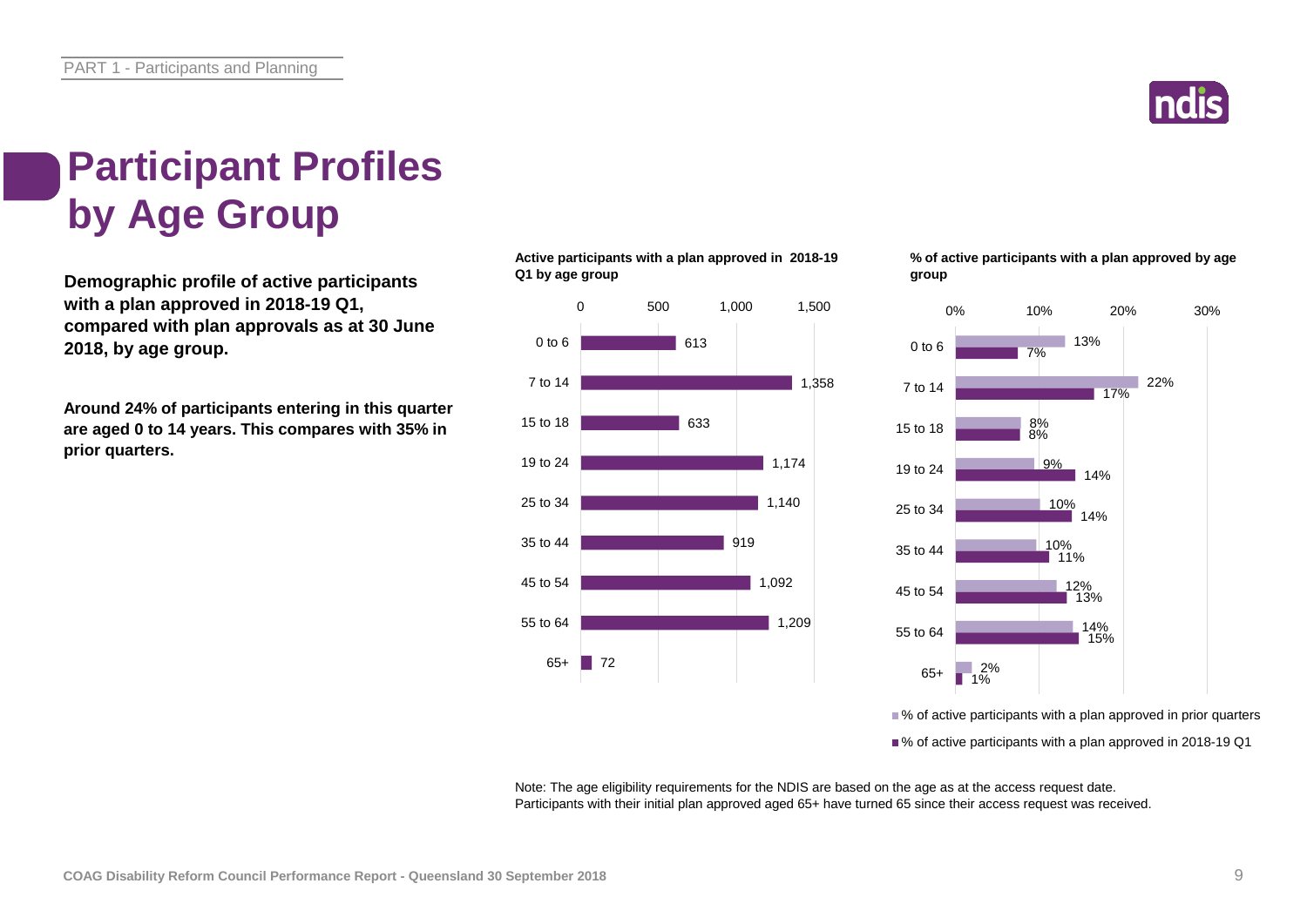

# **Participant Profiles by Disability Group**

**Demographic profile of active participants with a plan approved in 2018-19 Q1, compared with plan approvals as at 30 June 2018, by disability group.**

**29% of participants entering in 2018-19 Q1 have a primary disability group of Intellectual Disability, compared to 27% in previous quarters.**

### **Active participants with a plan approved in 2018-19 Q1 by disability group**



#### **% of active participants with a plan approved by disability group**



■ % of active participants with a plan approved in prior quarters ■% of active participants with a plan approved in 2018-19 Q1

Note 1: Of the 2,412 active participants identified as having an intellectual disability, 462 (19%), have down syndrome. Note 2: Since 2017-18 Q1 Developmental Delay and Global Developmental Delay have been reported separately to the Intellectual Disability group.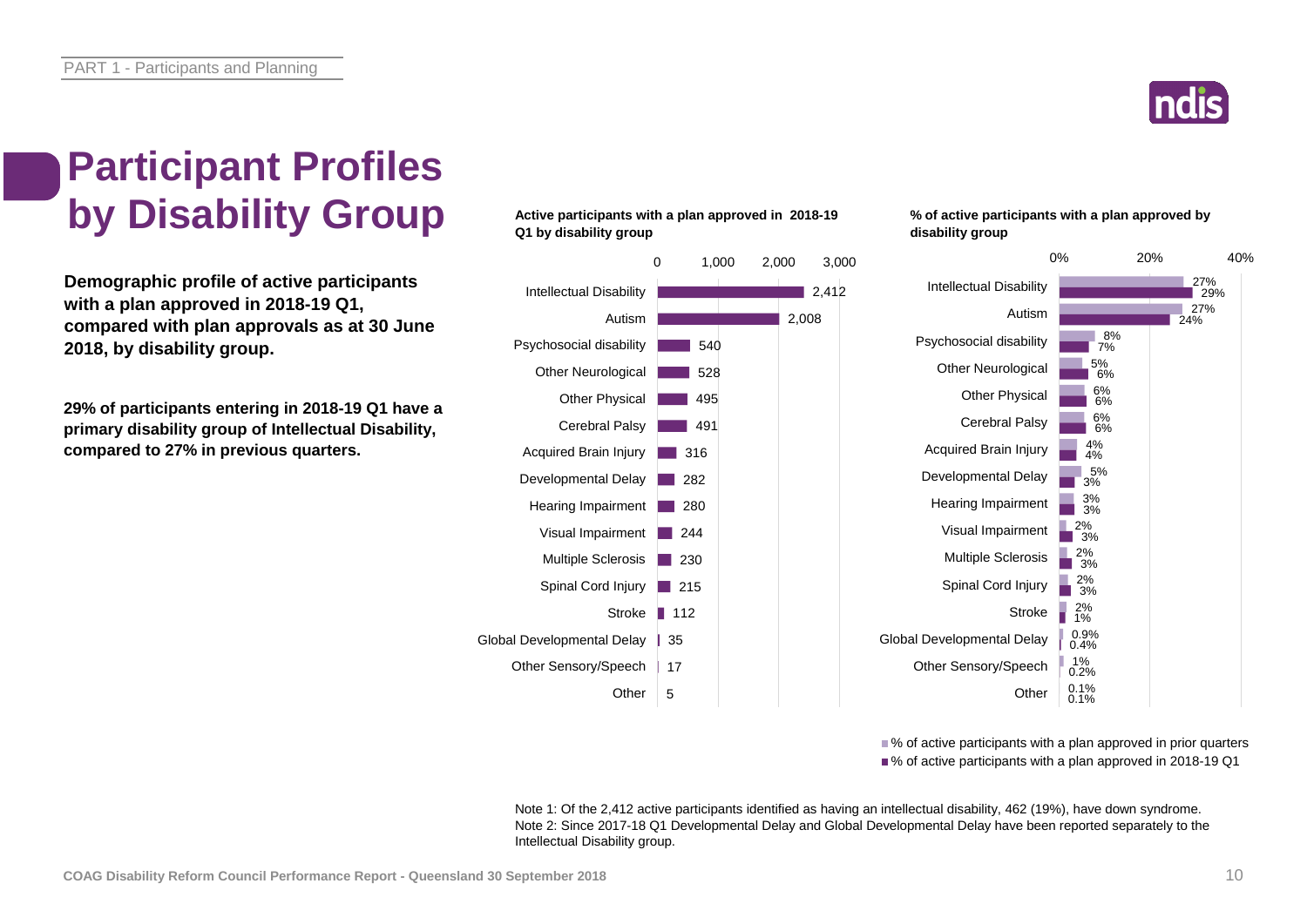PART 1 - Participants and Planning



### **Participant Profiles by Level of Function**

**Demographic profile of active participants with a plan approved in 2018-19 Q1, compared with plan approvals as at 30 June 2018, by level of function.**

**For participants with a plan approval in the current period:** 

- **18% of active participants had a relatively high level of function**
- **49% of active participants had a relatively moderate level of function**
- **32% had a relatively low level of function**

**These relativities are within the NDIS participant population, and not comparable to the general population.**

**% of active participants with a plan approved by level of function**



■% of active participants with a plan approved in 2018-19 Q1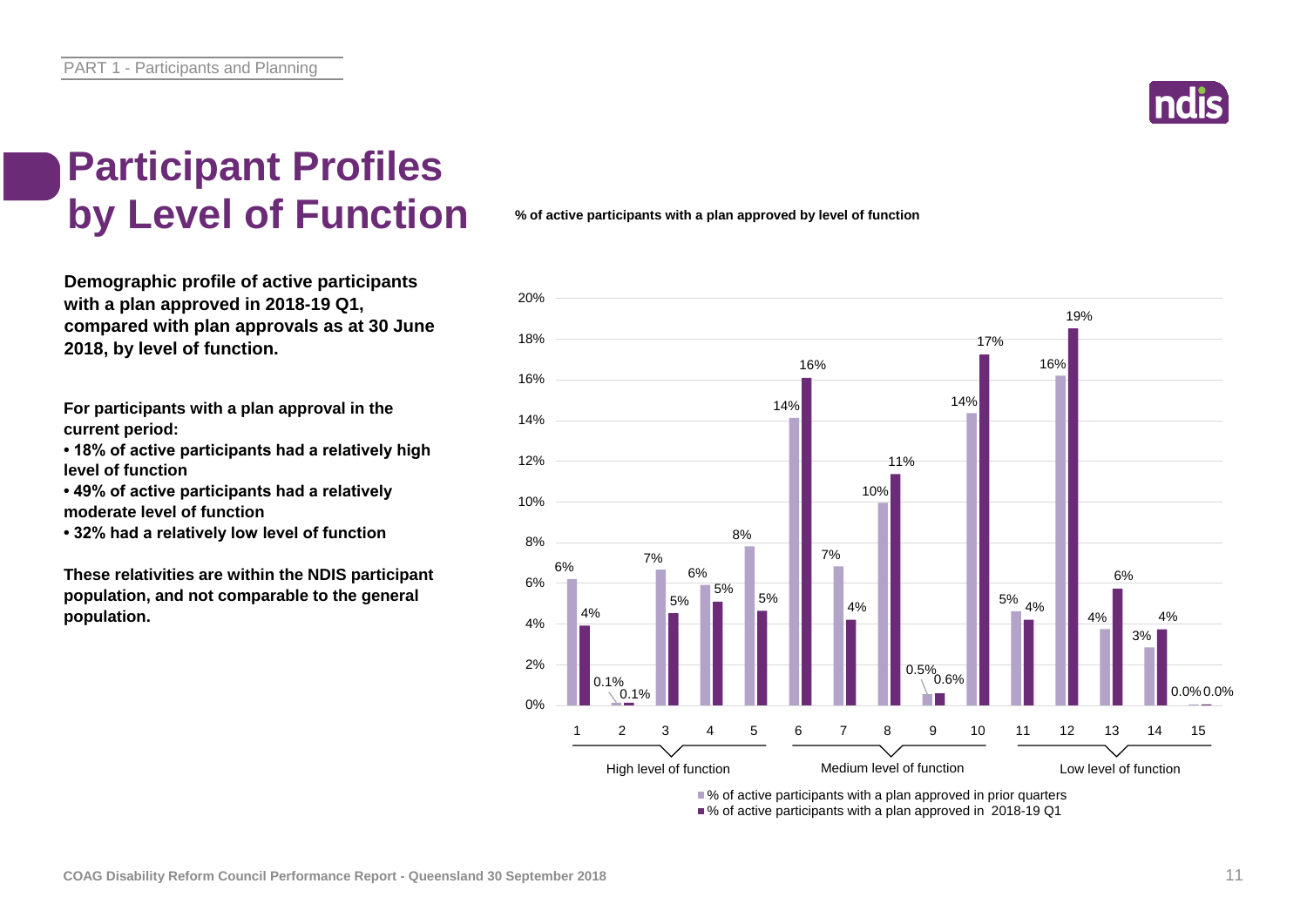

# **Participant Profiles by Gender**

**Demographic profile of active participants with a plan approved in 2018-19 Q1, compared with plan approvals as at 30 June 2018, by gender.**

**The majority of participants are males.**

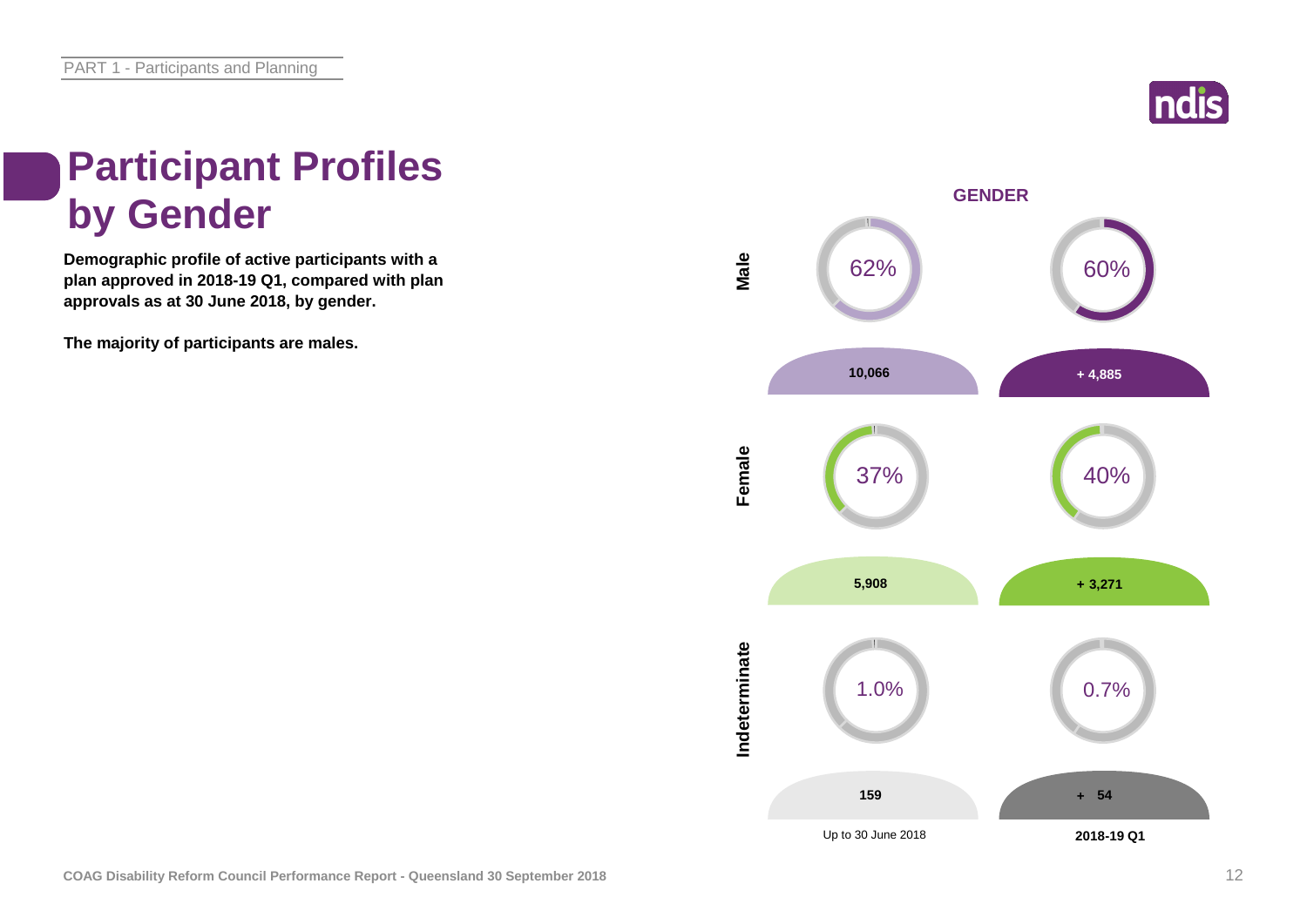# **Participant Profiles**

**Demographic profile of active participants with a plan approved in 2018-19 Q1, compared with plan approvals as at 30 June 2018.**

**Of the participants with a plan approved in 2018-19 Q1:**

**• 5.1% were Aboriginal or Torres Strait Islander, compared with 9.7% for prior periods.**

**• 1.2% were young people in residential aged care, compared with 1.7% for prior periods.**

**• 6.4% were culturally and linguistically diverse, compared with 2.6% for prior periods.**

![](_page_12_Picture_7.jpeg)

![](_page_12_Figure_8.jpeg)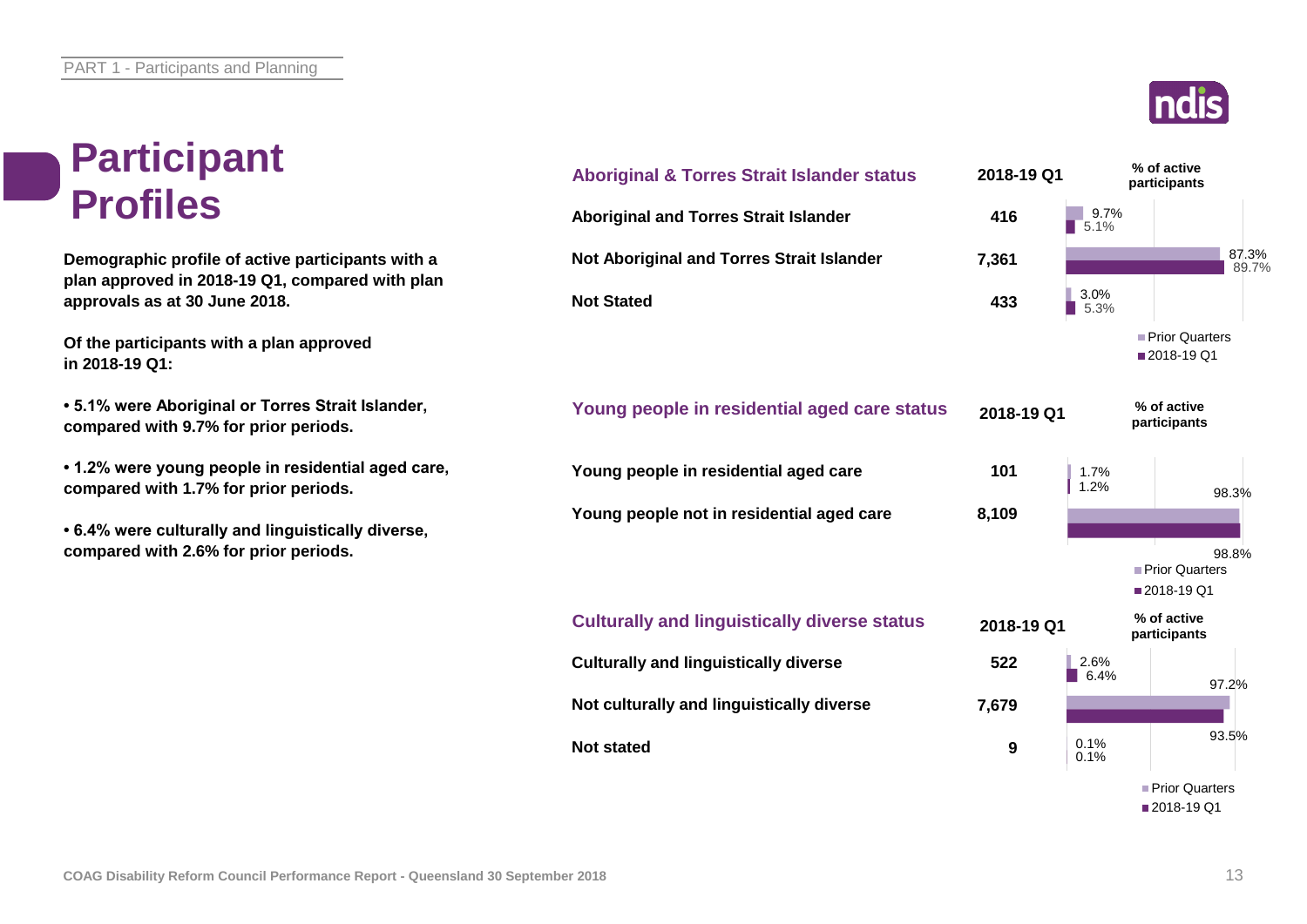![](_page_13_Picture_1.jpeg)

# **Plan Management Support Coordination**

**The proportion of participants who are fully or partly self-managing their plan was higher in 2018-19 Q1 (24%), compared with prior quarters of transition (17%).** 

**46% of participants who have had a plan approved in 2018-19 Q1 have support coordination in their plan, compared to 32% in prior quarters of transition.**

**Support Coordination**

![](_page_13_Figure_6.jpeg)

**Prior quarters (transition only)**

![](_page_13_Figure_8.jpeg)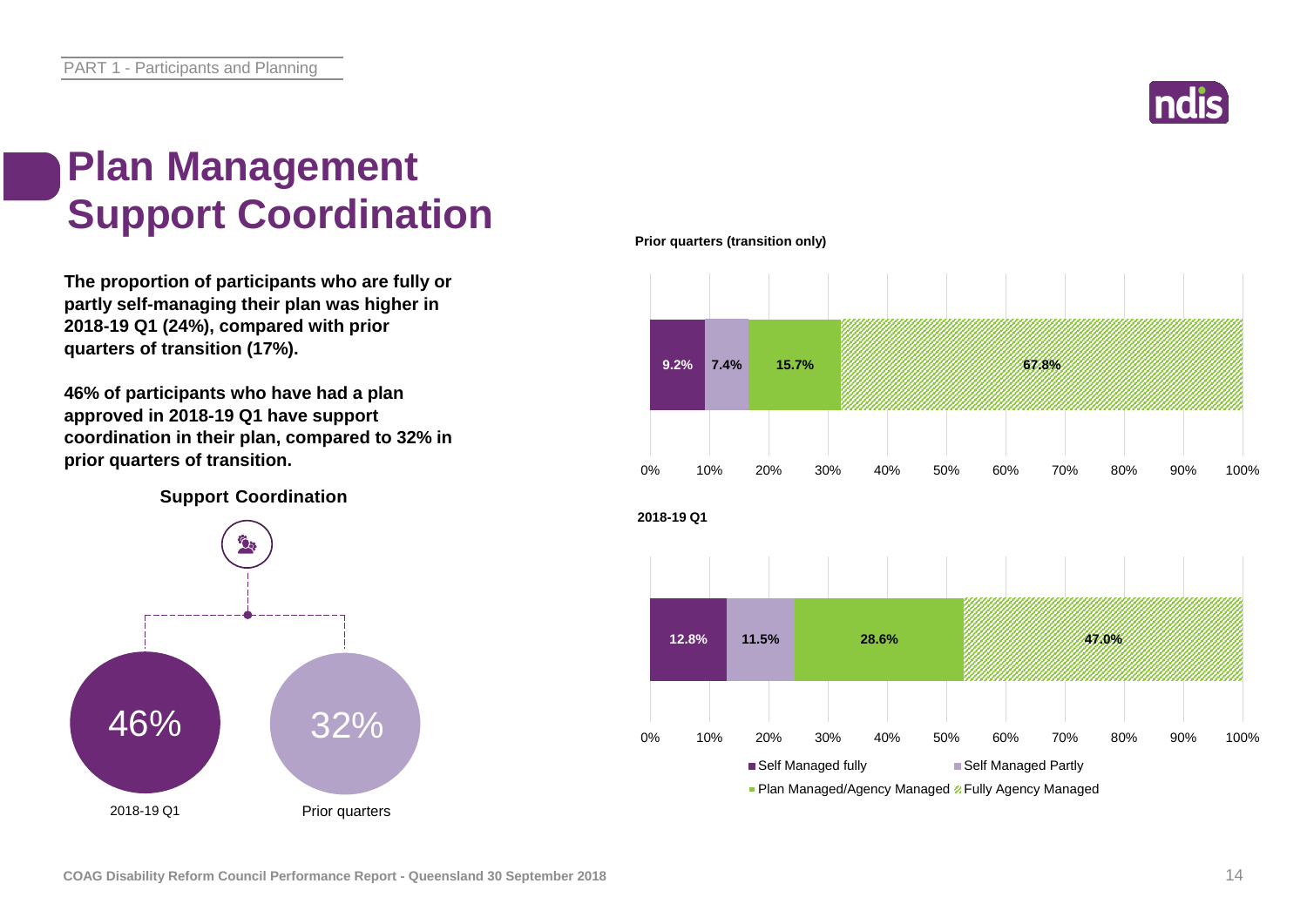![](_page_14_Picture_1.jpeg)

# **Plan Activation**

**Plan activation refers to the amount of time between plan approval and the commencement of the participant receiving support.**

**The percentage of plans activated within 90 days of approval were:** 

- **77% of plans approved in prior quarters**
- **78% of plans approved in 2017-18 Q3.**

### **Duration to Plan activation for initial plans**

![](_page_14_Figure_8.jpeg)

**2017-18 Q3**

![](_page_14_Figure_9.jpeg)

![](_page_14_Figure_10.jpeg)

Note: Plans approved after the end of 2017-18 Q3 have been excluded from the charts. They are relatively new and it is too early to examine their durations to activation.

Plan activation can only be approximated using data on payments. As there is a lag between when support is provided and payments made, these statistics are likely to be conservative. That is, it is likely that plan activation is faster than presented. Further, inkind supports have been excluded from the calculation, which contributes to the conservative figures.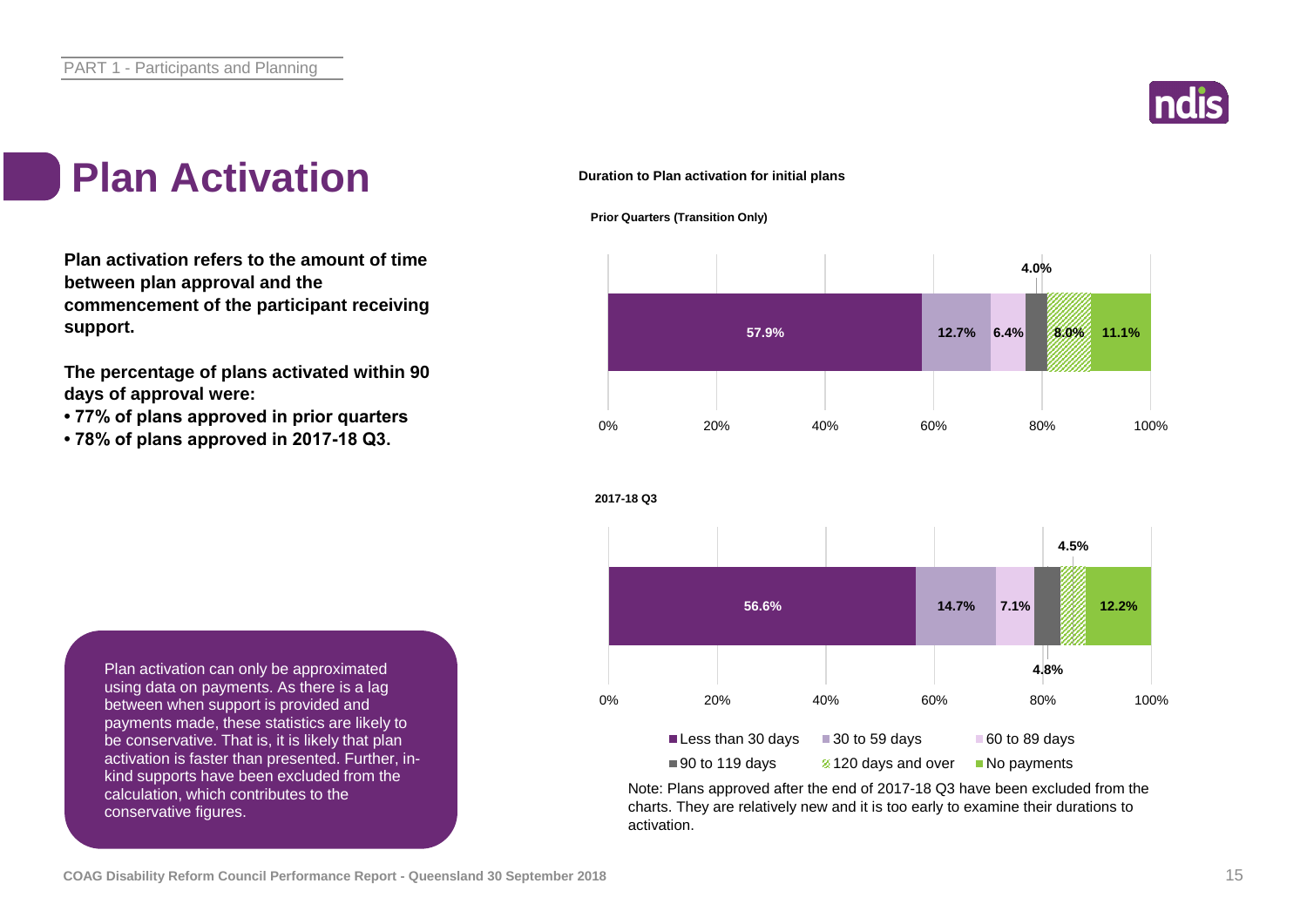# **Participant Outcomes**

**Selected key baseline indicators for participants Information was collected from 99% of participants who have received their initial plan since 1 July 2016 (baseline outcome measures).**

**• 70% of participants aged 0 to before school are able to make friends outside of family/carers, compared to 62% of participants from school age to 14**

**• 51% of participants aged 0 to before school are engaged in age appropriate community, cultural or religious activities, compared to 33% - 39% for other age groups**

**• 55% of participants from school age to 14 attend school in a mainstream class, compared to 21% of participants aged 15 to 24**

**• 21% of participants aged 25 and over have a paid job, compared to 19% of participants aged 15 to 24 • 63% of participants aged 25 and over choose what they do every day, compared to 41% of participants aged 15 to 24**

### 70% 51% 62% 33% 55% 36% 39% 40% 50% 60% 70% 80% 90% 100%

![](_page_15_Picture_9.jpeg)

![](_page_15_Figure_10.jpeg)

 $\Box$  0 to before school  $\Box$  School to 14  $\Box$  15 to 24  $\Box$  25 and over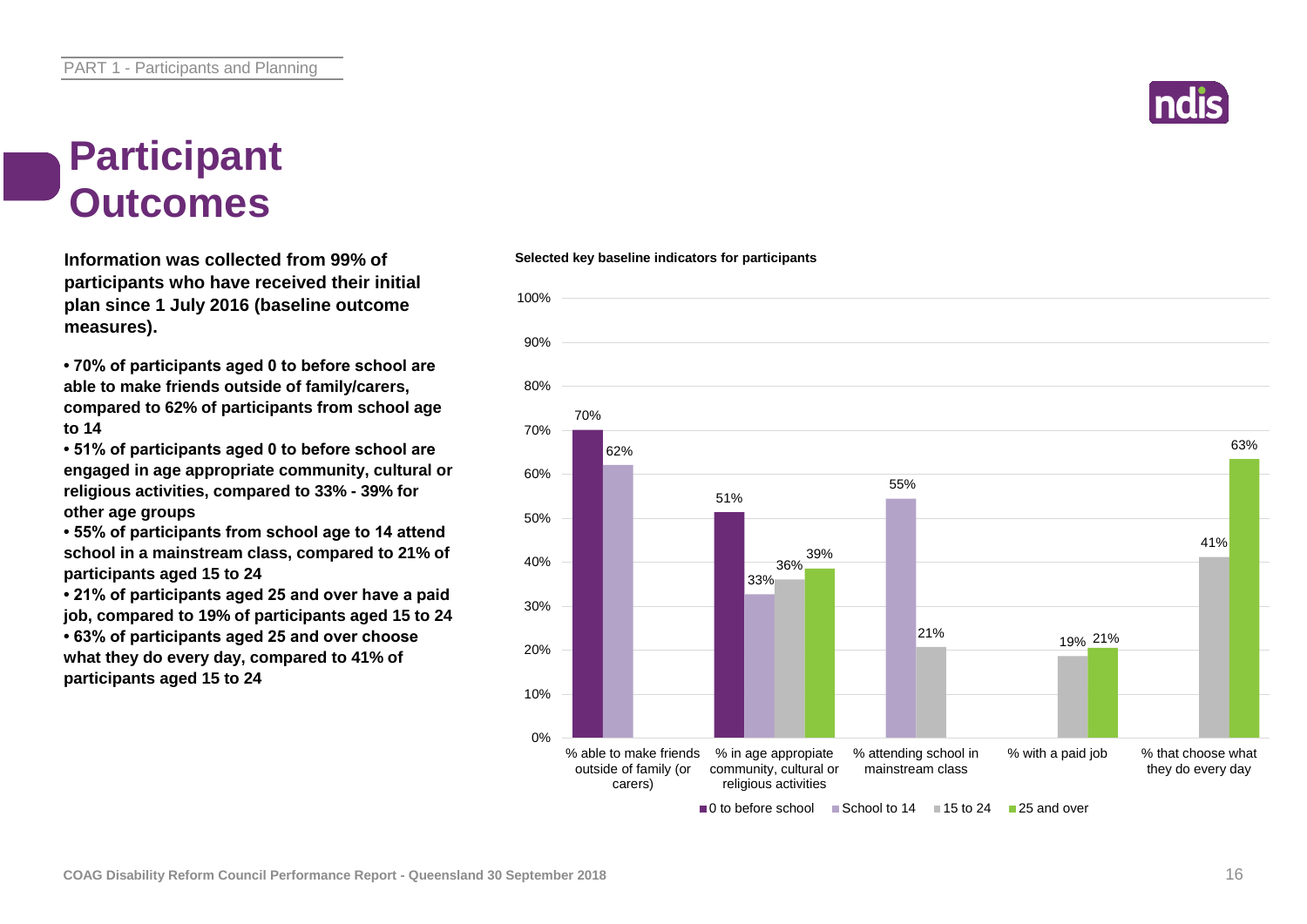# **Family/Carers Outcomes**

![](_page_16_Picture_2.jpeg)

- **working in a paid job was highest for participants aged 15 to 24 (46%)**
- 
- **able to advocate for their child/family member was highest for participants aged 0 to 14 (81%)**
- **who have friends and family they can see as often as they like was highest for participants aged 25 and over (47%)**
- **who feel in control selecting services was 45%**

**• who support/plan for their family member through life stage transitions was highest for participants aged 0 to 14 (88%)**

![](_page_16_Figure_9.jpeg)

![](_page_16_Figure_10.jpeg)

 $\blacksquare$ 0 to 14  $\blacksquare$  15 to 24  $\blacksquare$  25 and over

![](_page_16_Picture_12.jpeg)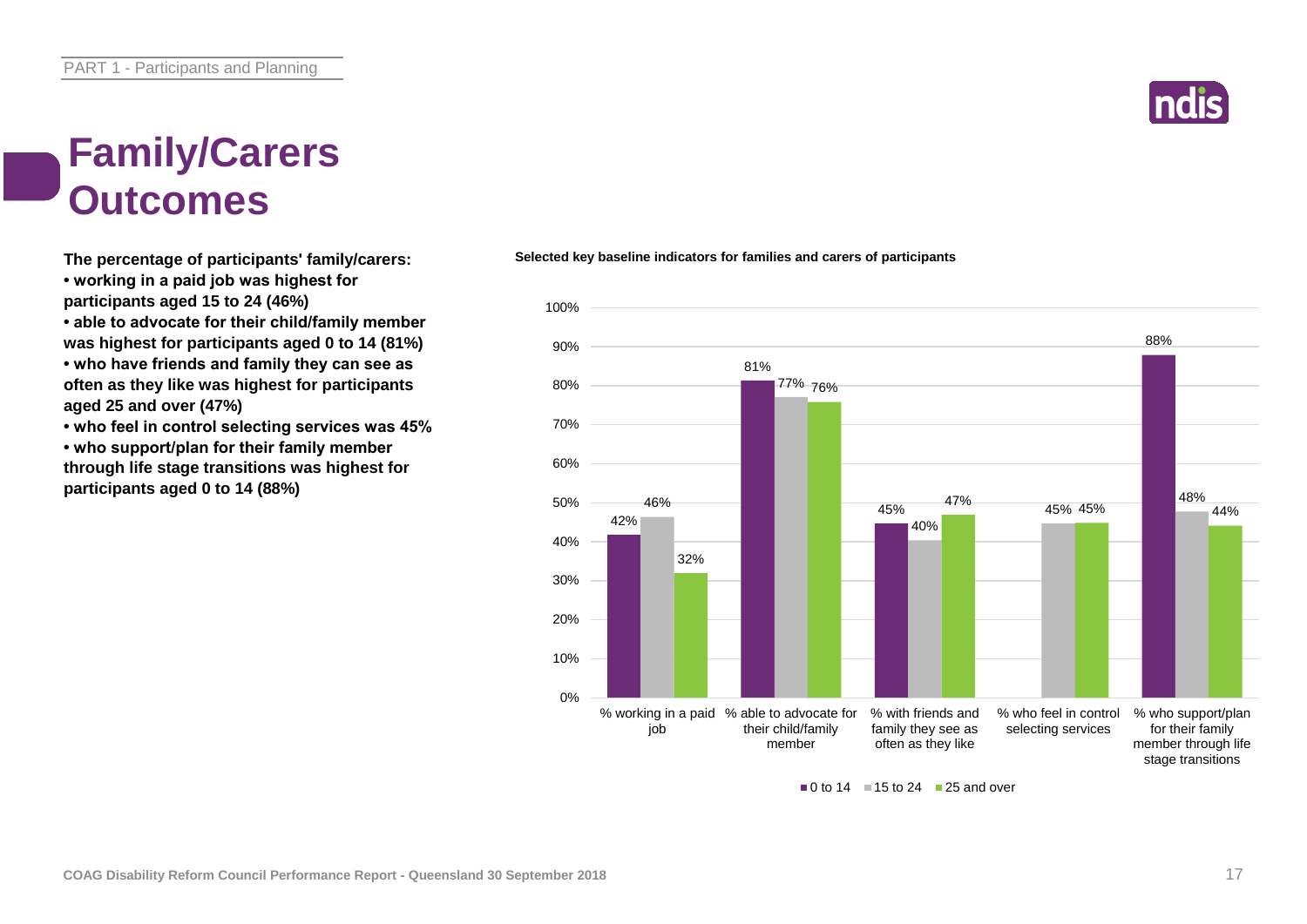![](_page_17_Picture_1.jpeg)

# **Has the NDIS helped? Participants**

**Perceptions of whether the NDIS has helped.**

**Participants who entered the Scheme between 1 October 2016 and 30 September 2017 and had a plan review approximately one year later were asked questions about whether the NDIS had helped them.**

**The percentage responding 'Yes' was highest for the domain of:**

**• Daily Living (92%), for participants aged 0 to before school**

**• Daily Living (57%), for participants of school age to 14**

**• Daily Living and Choice and Control (66%), for participants aged 15 to 24**

**• Daily Living (76%), for participants aged 25 and over**

**The national report includes data on participants who entered the Scheme in 2016-17 Q1 and were asked questions about whether the NDIS had helped them at the end of their second year of the Scheme (as well as at the end of their first year in the Scheme). This gives an indication of the effect of the NDIS on participants over a longer period of time. As only one quarter of data is available, results by State/Territory are not yet available.**

### **"Has the NDIS helped?" questions for participants**

![](_page_17_Figure_12.jpeg)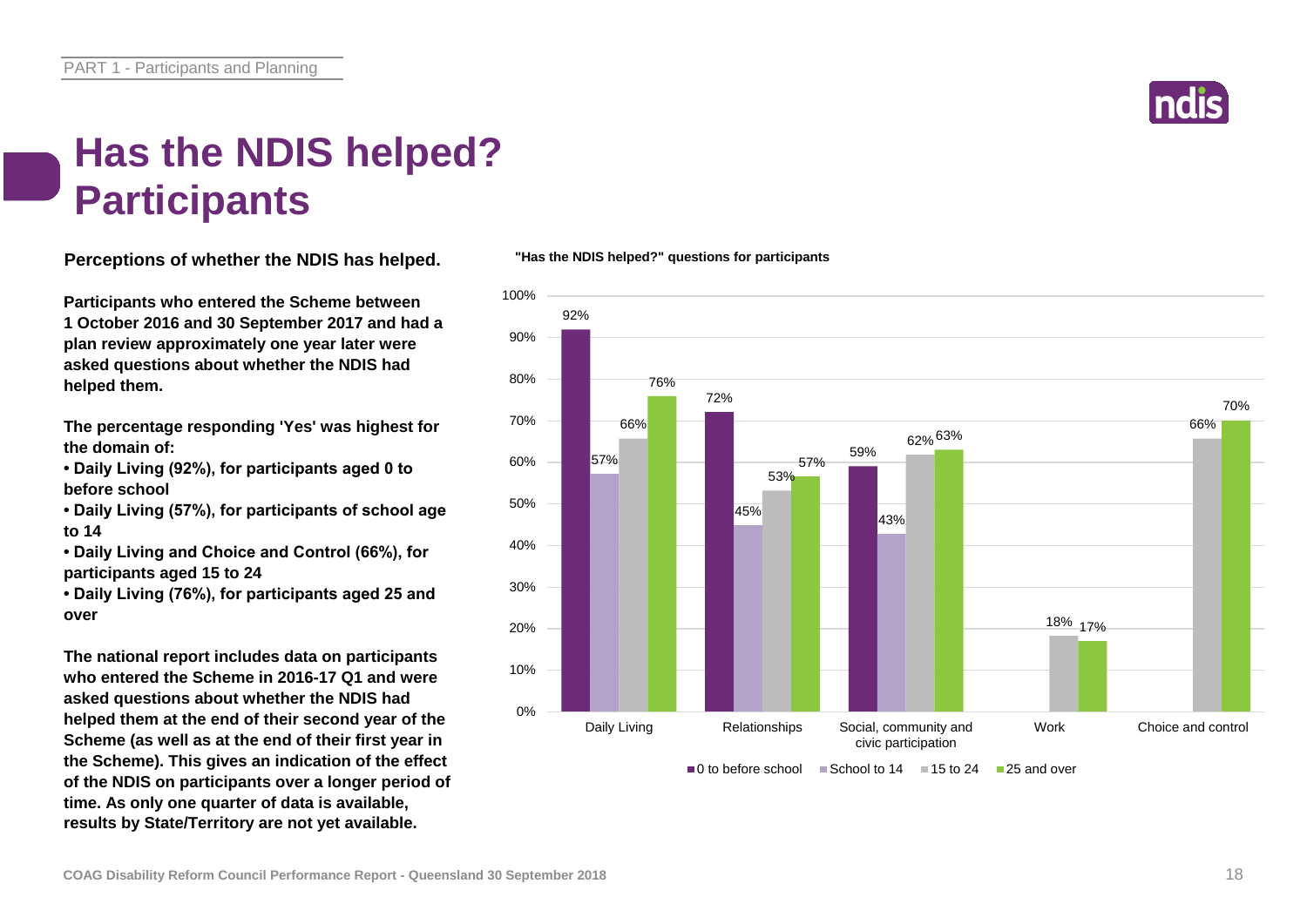# **Has the NDIS helped? Family/Carers**

**Perceptions of whether the NDIS has helped.**

**Families and carers of participants who entered the Scheme between 1 October 2016 and 30 September 2017 and had a plan review approximately one year later were asked questions about whether the NDIS had helped them.**

**The percentage responding 'Yes' was higher in all areas for family/carers of participants aged 0 to 14 than participants aged 15 and over.**

**The NDIS has helped families and carers of participants most with life stage transitions, and with accessing services, programs and activities.**

### 80% 90% 100%

**"Has the NDIS helped?" questions for families and carers of participants**

![](_page_18_Figure_7.jpeg)

 $\blacksquare$ 0 to 14  $\blacksquare$  15 and over

![](_page_18_Picture_9.jpeg)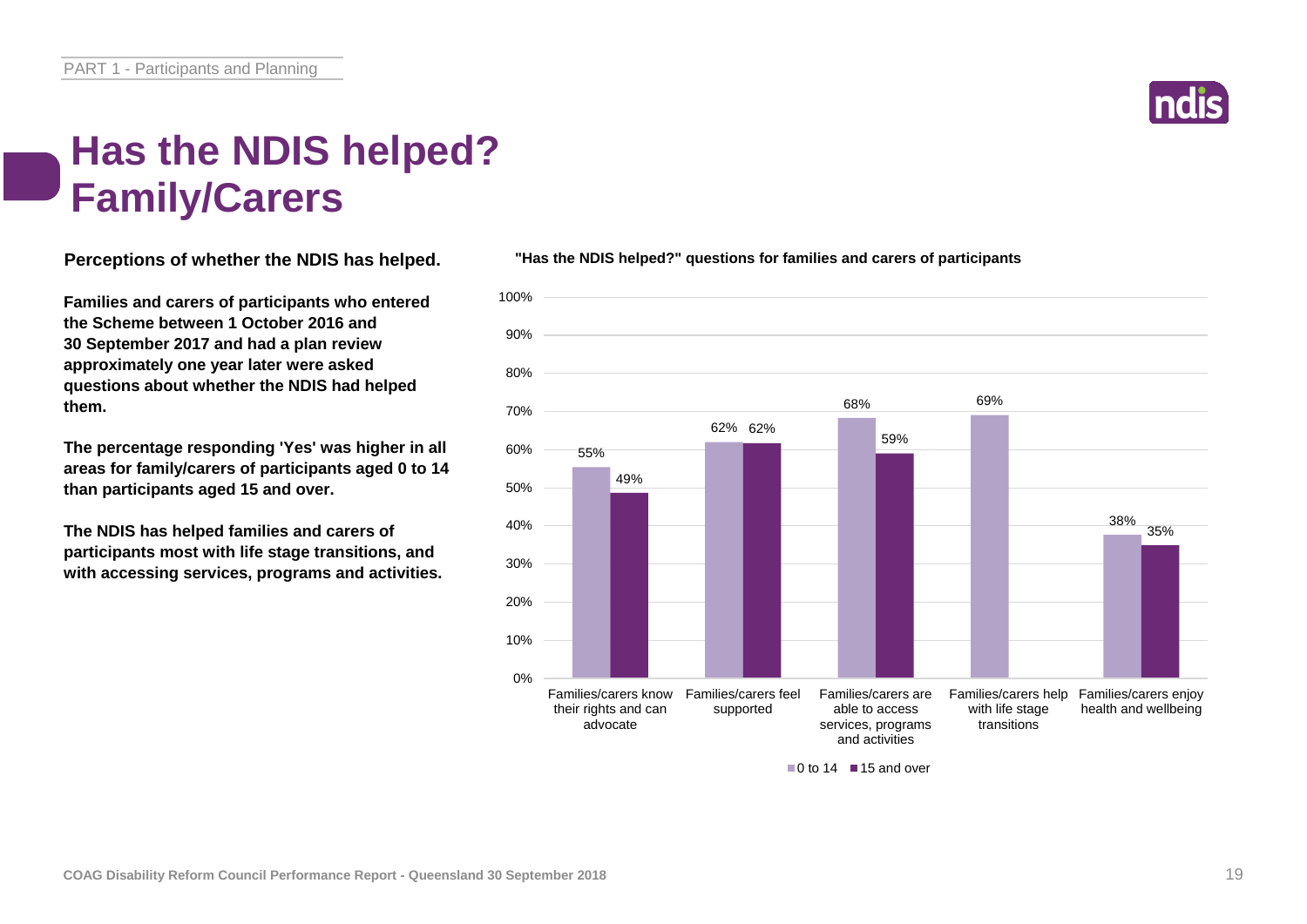![](_page_19_Picture_1.jpeg)

# **Participant Satisfaction**

**95% of participants rated their satisfaction with the Agency's planning process as either good or very good in the current quarter. This is a further improvement of six percentage points since the previous quarter.**

**The Participant Pathway Review aims to improve the participant experience.**

**A new participant satisfaction survey has been developed. Going forward it will better record the experience of NDIS participants, and their families and carers, at different stages of the participant pathway.**

**Proportion of participants describing satisfaction with the Agency's planning process as good or very good - by quarter**

![](_page_19_Figure_7.jpeg)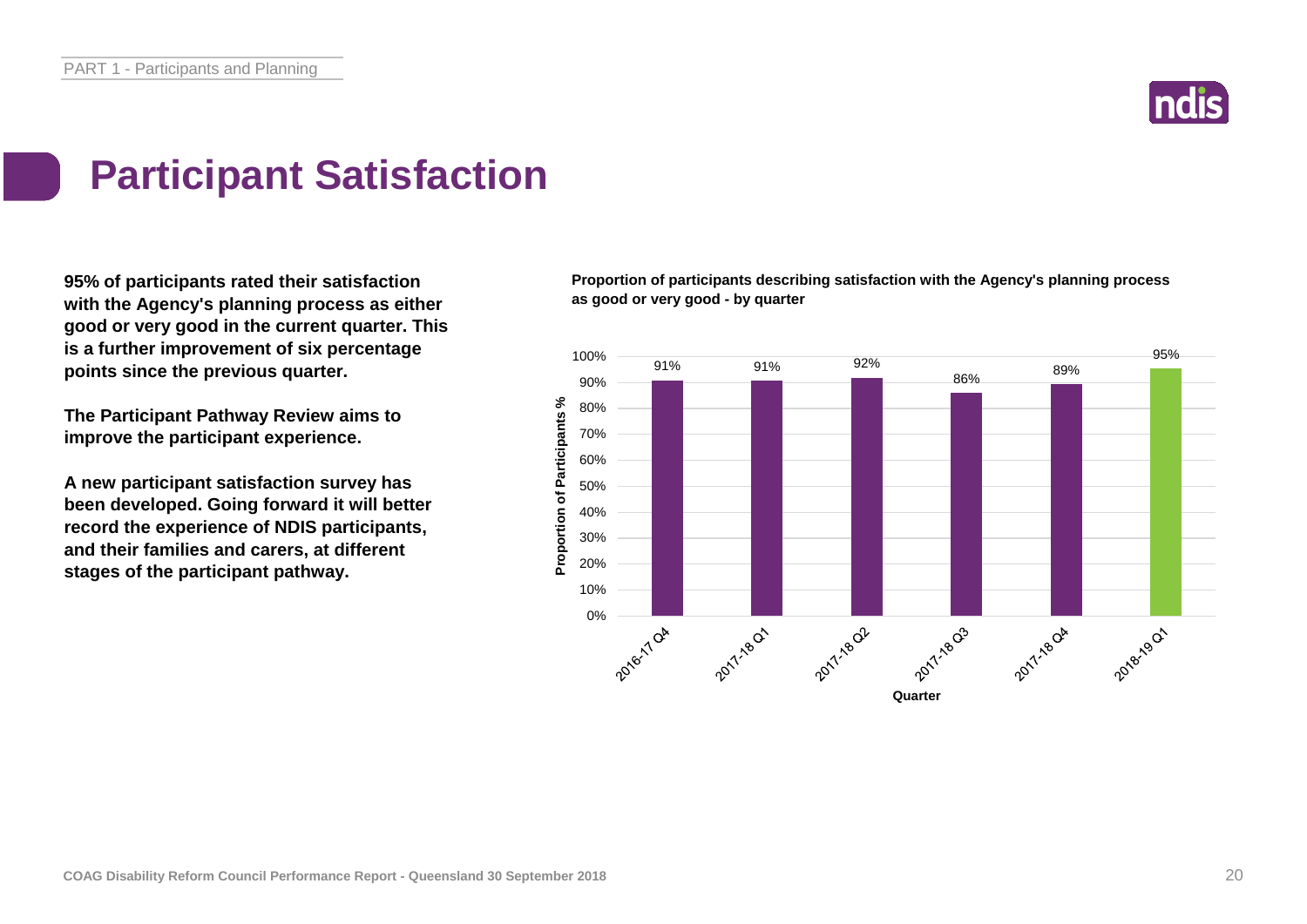# **Committed Supports and Payments**

Both committed and paid supports to participants are increasing in line with the growing scheme.

Overall, \$0.3m has been paid to providers and participants for supports provided in 2015-16, \$111.1m in 2016-17, \$489.3m in 2017-18 and \$168.4m in 2018-19 Q1.

![](_page_20_Picture_4.jpeg)

**Queensland - 30 September 2018**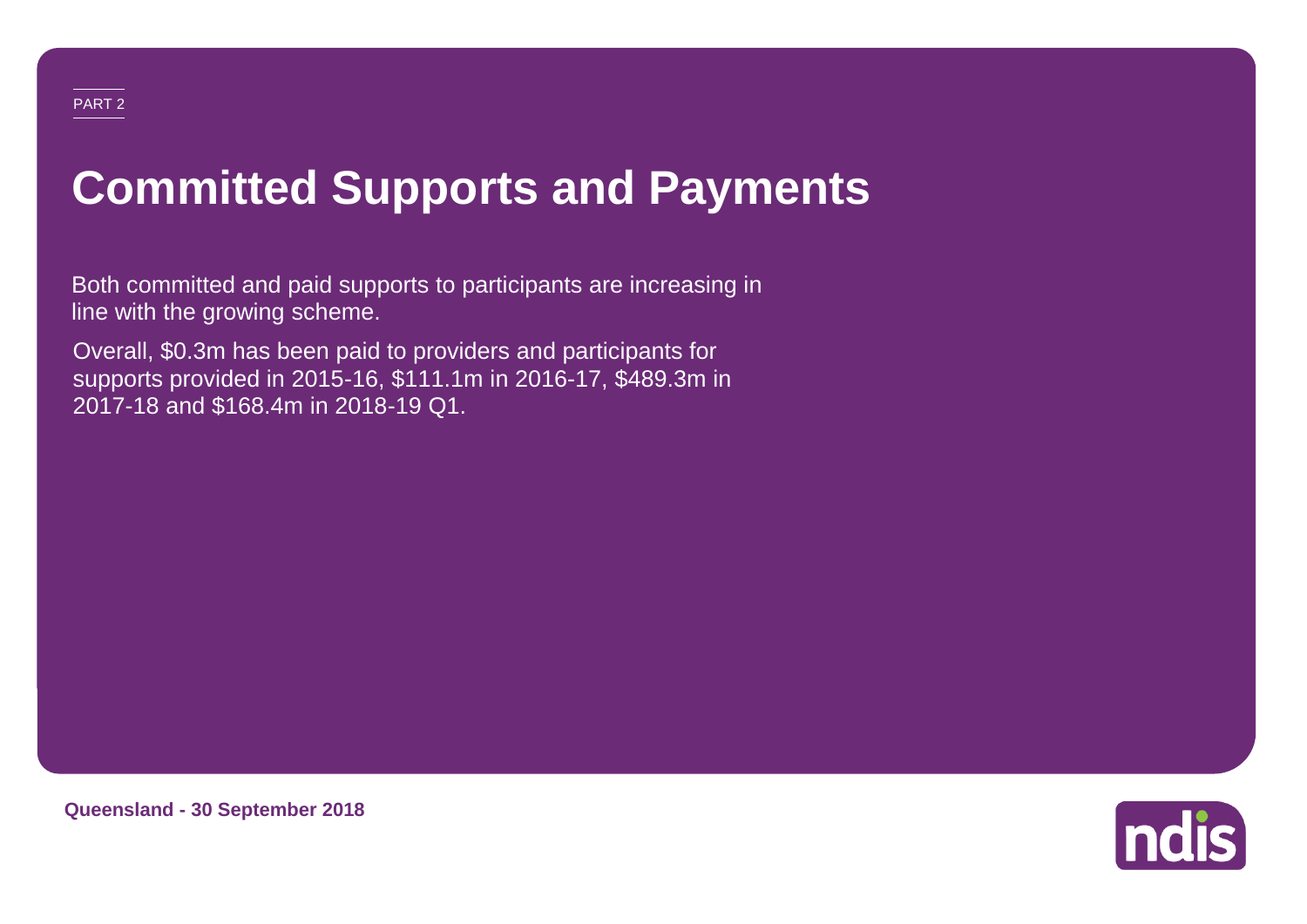![](_page_21_Picture_1.jpeg)

# **Summary**

**This section presents information on the amount committed in plans and payments to service providers and participants.**

| \$991.6                                                                                                                                                 | \$357.8                                                                    |                                                                                                       |
|---------------------------------------------------------------------------------------------------------------------------------------------------------|----------------------------------------------------------------------------|-------------------------------------------------------------------------------------------------------|
| <b>MILLION OF</b><br><b>COMMITTED</b><br><b>SUPPORTS IN</b><br><b>RESPECT OF PRIOR</b><br><b>FINANCIAL YEARS</b><br><b>INCLUDING TRIAL</b>              | <b>MILLION OF</b><br><b>SUPPORTS IN</b><br><b>RESPECT OF</b><br>2018-19 Q1 |                                                                                                       |
| \$0.3M HAS BEEN PAID TO PROVIDERS<br>AND PARTICIPANTS FOR SUPPORTS<br>PROVIDED IN 2015-16, \$111.1M IN 2016-<br>17, \$489.3M IN 2017-18 AND \$168.4M IN |                                                                            | OVERALL, 32% OF COMMITTED<br>SUPPORTS WERE UTILISED IN 2015-16.<br>56% IN 2016-17 AND 62% IN 2017-18. |
| 2018-19 Q1.                                                                                                                                             |                                                                            | THE 2017-18 AND 2018-19 EXPERIENCE<br><b>IS STILL EMERGING.</b>                                       |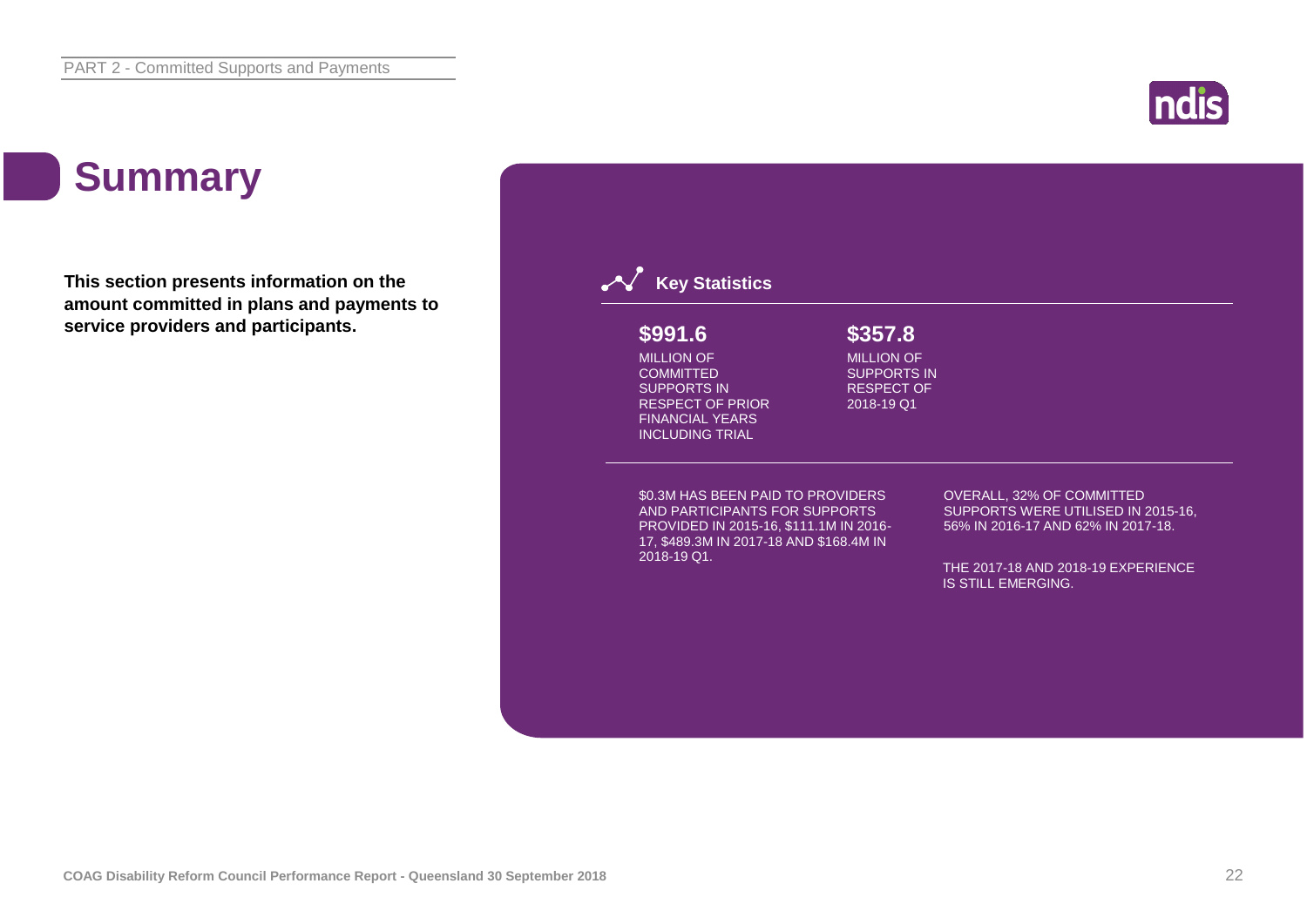![](_page_22_Picture_1.jpeg)

# **Committed Supports and Payments**

**Committed supports by year that the support is expected to be provided, compared with committed supports that have been used (paid).**

**Of the \$1.3 billion that has been committed in participant plans, \$769.0 million has been paid to date.**

**In particular, for supports provided in: 2015-16: \$0.3m has been paid 2016-17: \$111.1m has been paid 2017-18: \$489.3m has been paid 2018-19 Q1: \$168.4m has been paid**

**Committed and paid by expected support year**

|                 |     |     |       |       | <u>  2013-14              2014-15    2015-16                              2016-17             2017-18   2018-19 Q1</u> | Total   |
|-----------------|-----|-----|-------|-------|------------------------------------------------------------------------------------------------------------------------|---------|
| Total committed | N/A | N/A | 198.2 | 792.5 | 357.8                                                                                                                  | 1.349.4 |
| Total paid      | N/A | N/A | 1111  | 489.3 | 168.4                                                                                                                  | 769.0   |

![](_page_22_Figure_8.jpeg)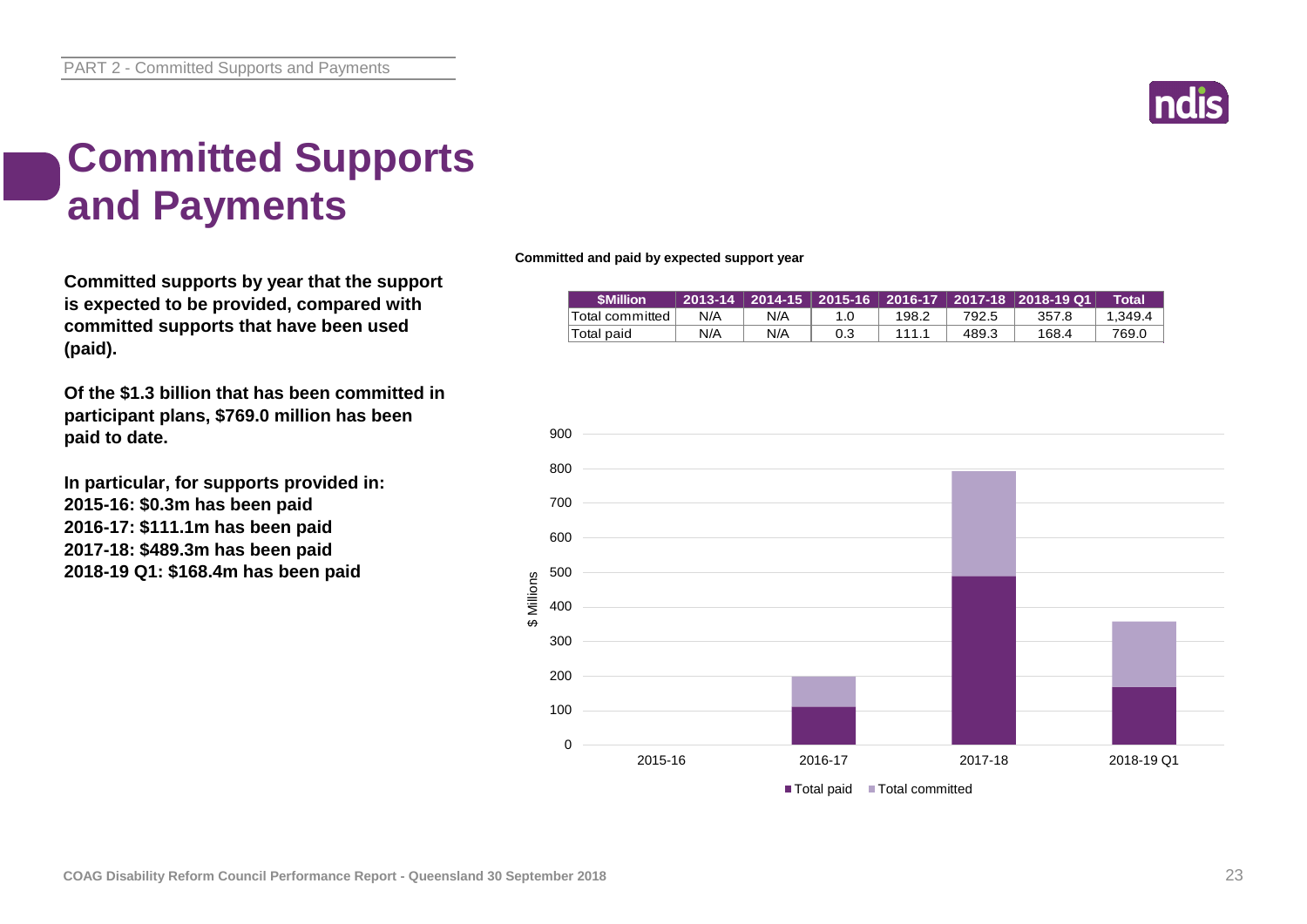![](_page_23_Picture_1.jpeg)

# **Committed Supports by Cost Band**

**As at 2018-19 Q1 the proportion of initial plan approvals with average annualised committed supports greater than \$30,000 has slightly increased since the previous quarter when participants with shared supported accommodation (SSA) supports are included.** 

**This is also the case when SSA participants are excluded.**

**Distribution of average annualised committed supports by cost band (including SSA)** 

![](_page_23_Figure_6.jpeg)

#### **Distribution of average annualised committed supports by cost band (excluding SSA)**

![](_page_23_Figure_8.jpeg)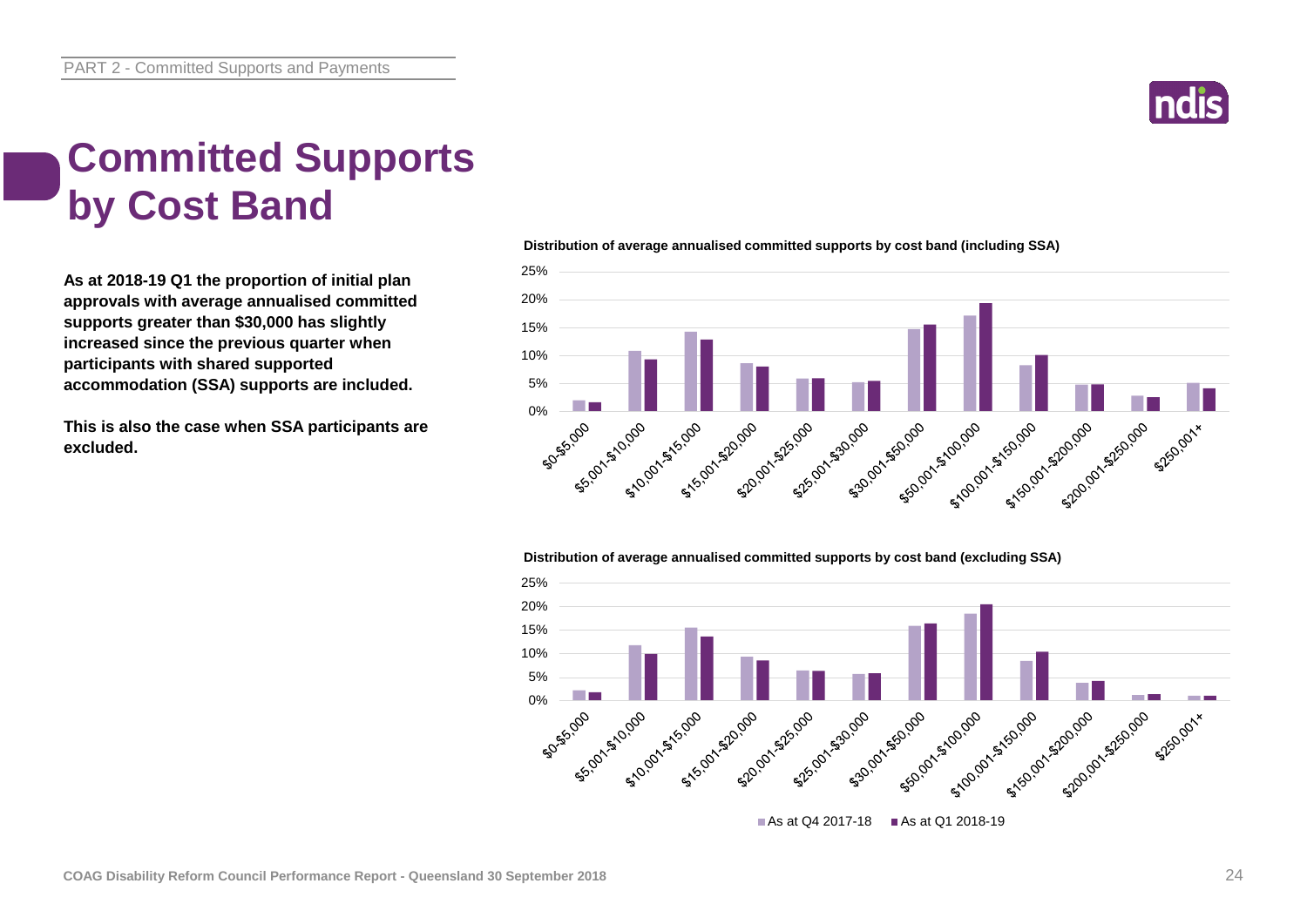![](_page_24_Picture_1.jpeg)

# **Committed Supports by Age Band**

**Average annualised committed supports increase steeply up to age 25 and stabilise at older ages.**

**Average annualised committed supports by age band**

![](_page_24_Figure_5.jpeg)

Note: The age eligibility requirements for the NDIS are based on the age as at the access request date. Participants with their initial plan approved aged 65+ have turned 65 since their access request was received.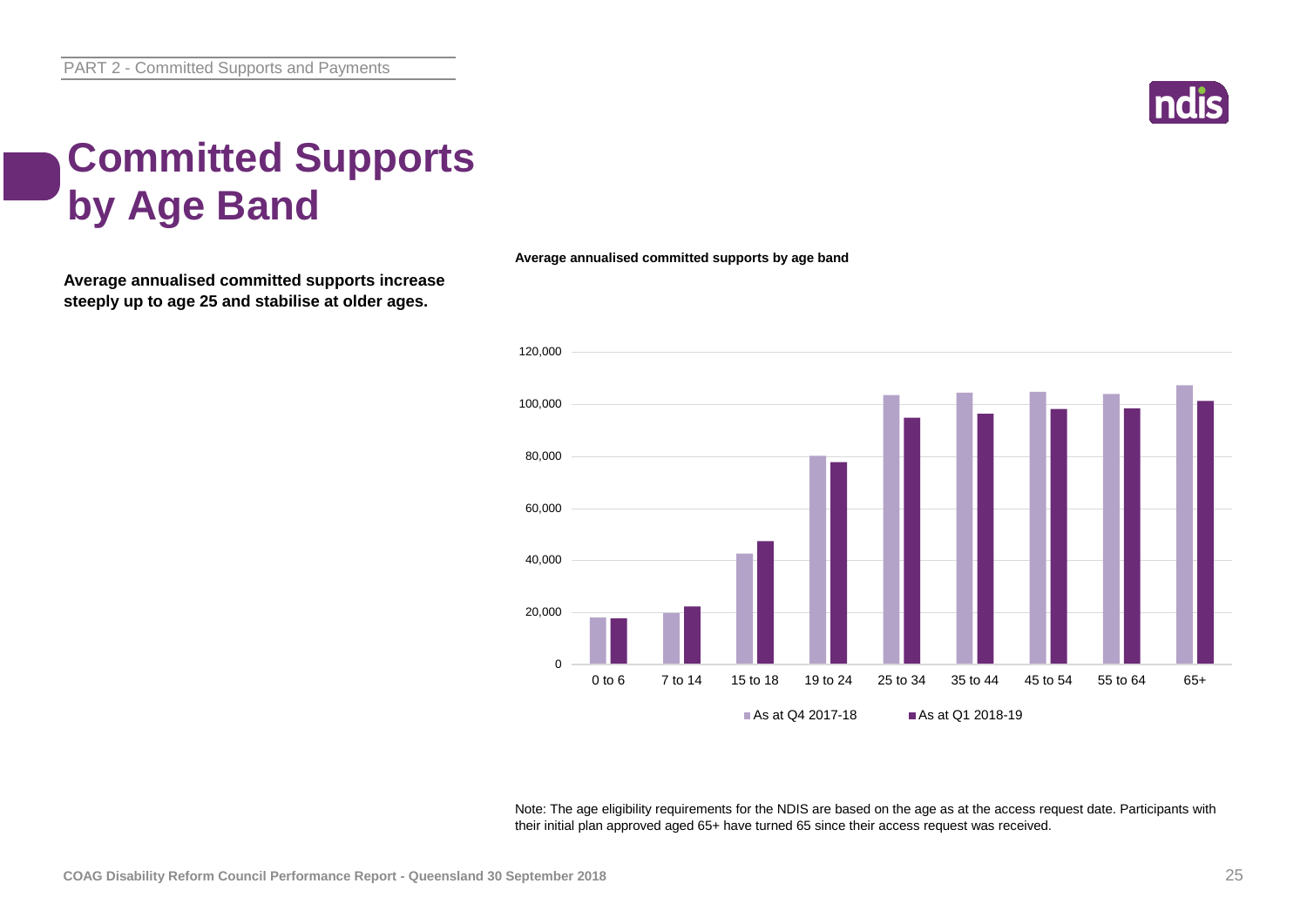![](_page_25_Picture_1.jpeg)

# **Committed Supports by Disability Group**

**Participants with Spinal Cord Injury have the highest average annualised committed supports.**

![](_page_25_Figure_4.jpeg)

### **Average annualised committed supports by primary disability group**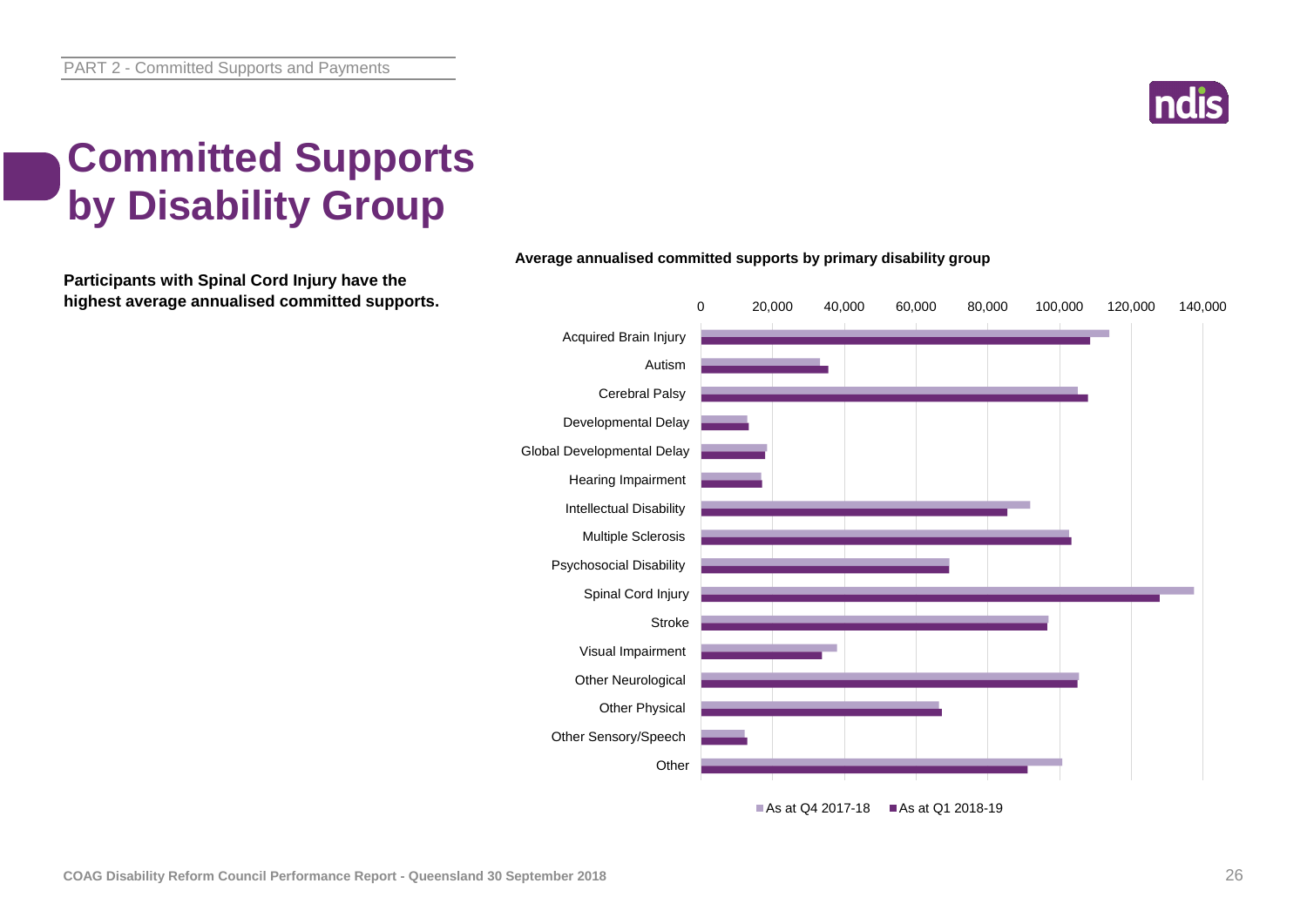![](_page_26_Picture_1.jpeg)

# **Committed Supports by Level of Function**

**The average annualised committed supports generally increase for participants with lower levels of function.**

![](_page_26_Figure_4.jpeg)

**Average annualised committed supports by level of function**

As at Q4 2017-18  $\blacksquare$  As at Q1 2018-19

Note 1: Average annualised committed supports are not shown if there are insufficient data in the group. Note 2: High, medium and low function is relative within the NDIS population and not comparable to the general population.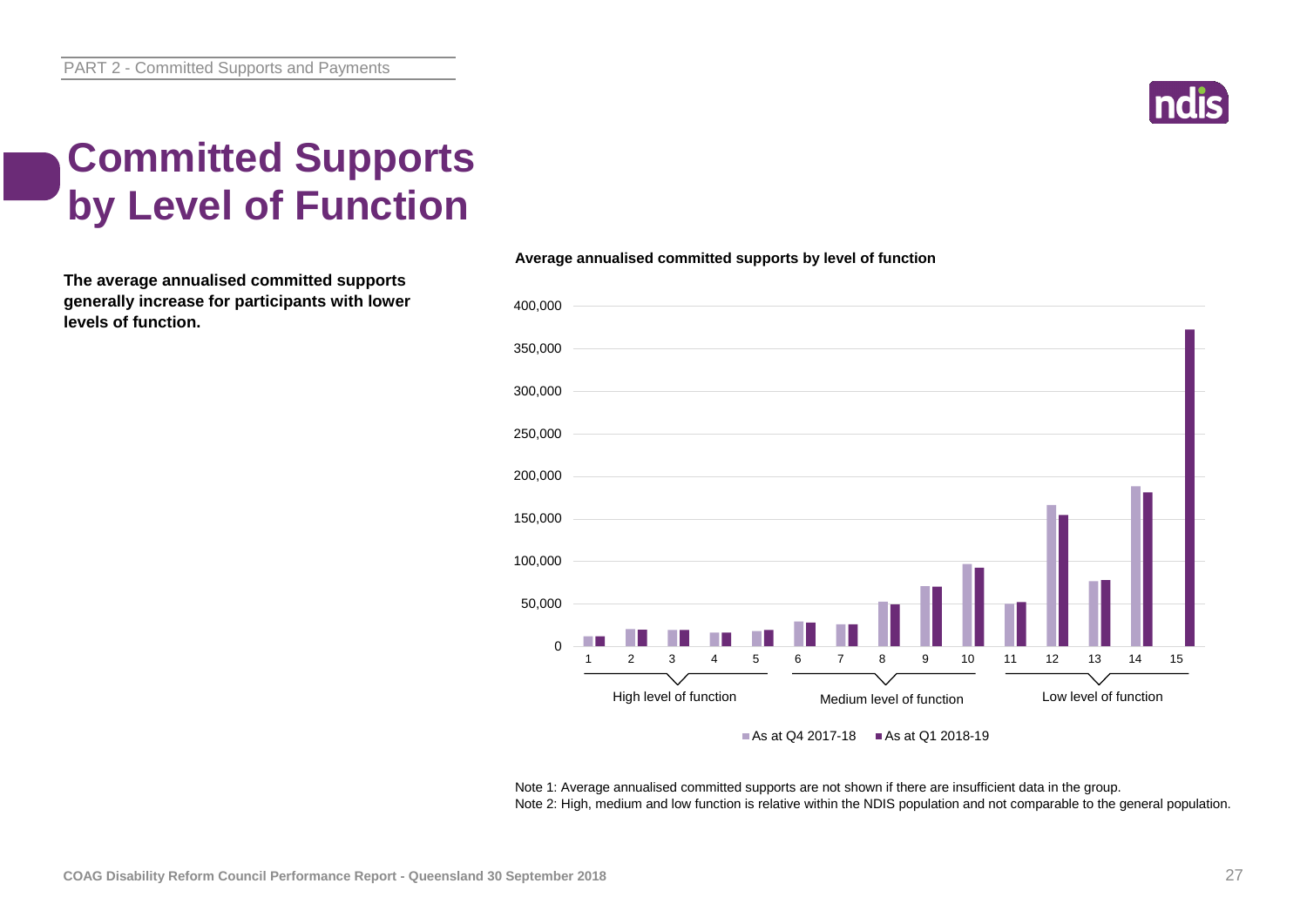**\$ Million**

PART 2 - Committed Supports and Payments

# **Utilisation of Committed Supports**

**Utilisation of committed supports by year that the support was expected to be provided as at 30 June 2018, compared with 30 September 2018.** 

**As there is a lag between when support is provided and when it is paid, the utilisation in 2017-18 and 2018-19 will increase.**

The utilisation of committed supports in 2017-18 will increase further as there is a lag between when support is provided and when it is paid. The experience for 2018- 19 is also still emerging.

![](_page_27_Figure_7.jpeg)

![](_page_27_Figure_8.jpeg)

![](_page_27_Picture_9.jpeg)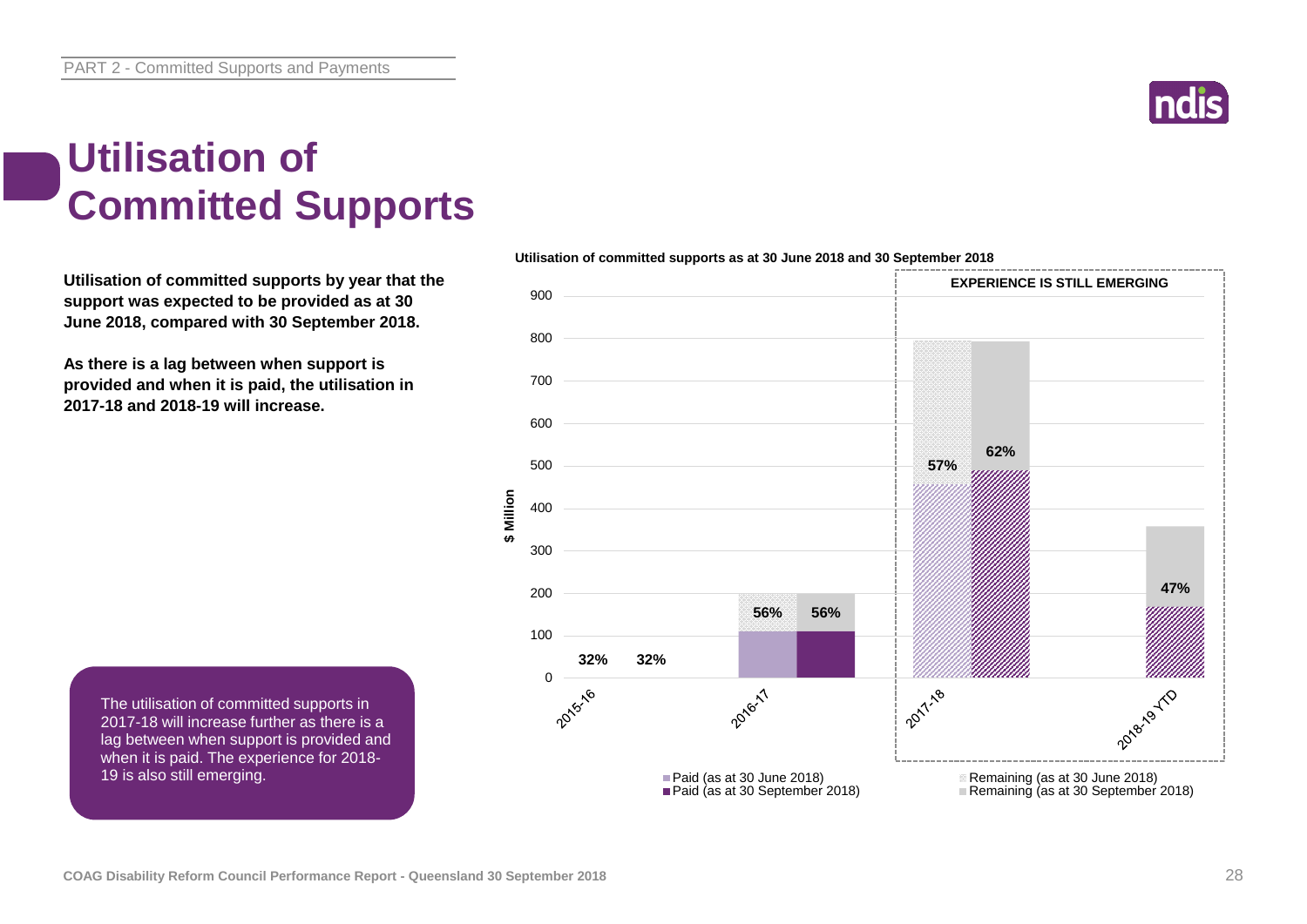### PART 3

# **Providers and Markets**

The scale and extent of the market continues to grow, with a 15% increase in the number of providers during the quarter to 4,110.

37% of approved providers were active in Queensland at 30 September 2018, and 63% were yet to have evidence of activity.

![](_page_28_Picture_4.jpeg)

**Queensland - 30 September 2018**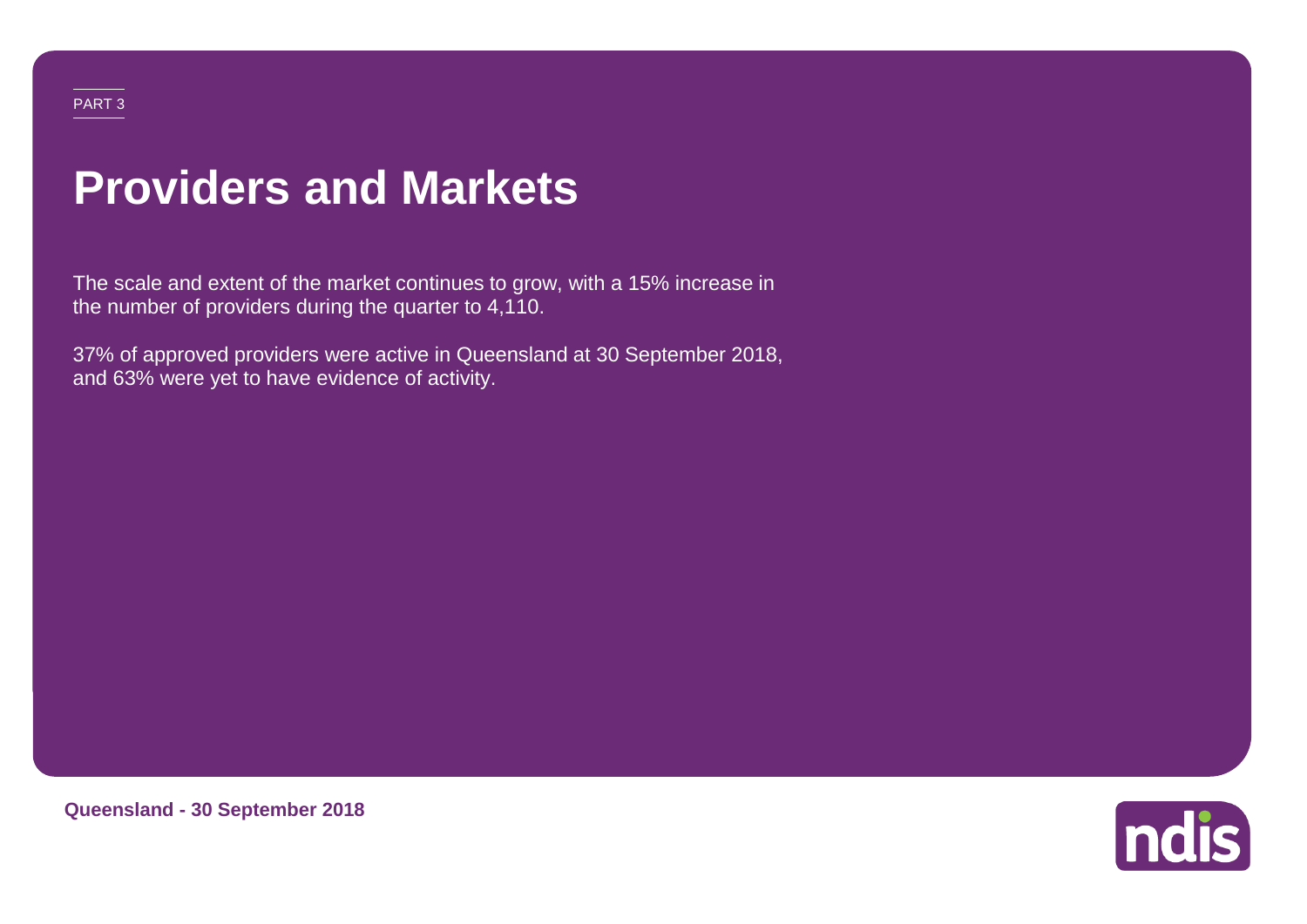# **Summary**

**This section contains information on registered service providers and the market, with key provider and market indicators presented.**

### **Provider registration**

- **To provide supports to NDIS participants, a service provider is required to register and be approved by the NDIA.**
- **Providers register with the NDIA by submitting a registration request, indicating the types of support (registration groups) they are accredited to provide.**

#### **How providers interact with participants**

- **NDIS participants have the flexibility to choose the providers who support them.**
- **Providers are paid for disability supports and services provided to the participants.**

| 4,110<br><b>APPROVED</b><br>PROVIDERS, 37%<br>OF WHICH WERE<br><b>ACTIVE IN</b><br><b>QUEENSLAND AT</b><br><b>30 SEPTEMBER</b><br>2018 | 80-95%<br>OF PAYMENTS<br><b>MADE BY THE</b><br><b>NDIA ARE</b><br><b>RECEIVED BY</b><br>25% OF<br><b>PROVIDERS</b> | 38%<br>OF SERVICE<br><b>PROVIDERS ARE</b><br><b>INDIVIDUALS/SOLE</b><br><b>TRADERS</b> | <b>THERAPEUTIC</b><br><b>SUPPORTS HAS THE</b><br><b>HIGHEST NUMBER OF</b><br><b>APPROVED SERVICE</b><br>PROVIDERS.<br><b>FOLLOWED BY</b><br><b>HOUSEHOLD TASKS</b><br><b>AND EARLY</b><br><b>INTERVENTION</b><br><b>SUPPORTS FOR</b><br><b>EARLY CHILDHOOD</b> |
|----------------------------------------------------------------------------------------------------------------------------------------|--------------------------------------------------------------------------------------------------------------------|----------------------------------------------------------------------------------------|----------------------------------------------------------------------------------------------------------------------------------------------------------------------------------------------------------------------------------------------------------------|
|                                                                                                                                        |                                                                                                                    |                                                                                        |                                                                                                                                                                                                                                                                |

![](_page_29_Picture_10.jpeg)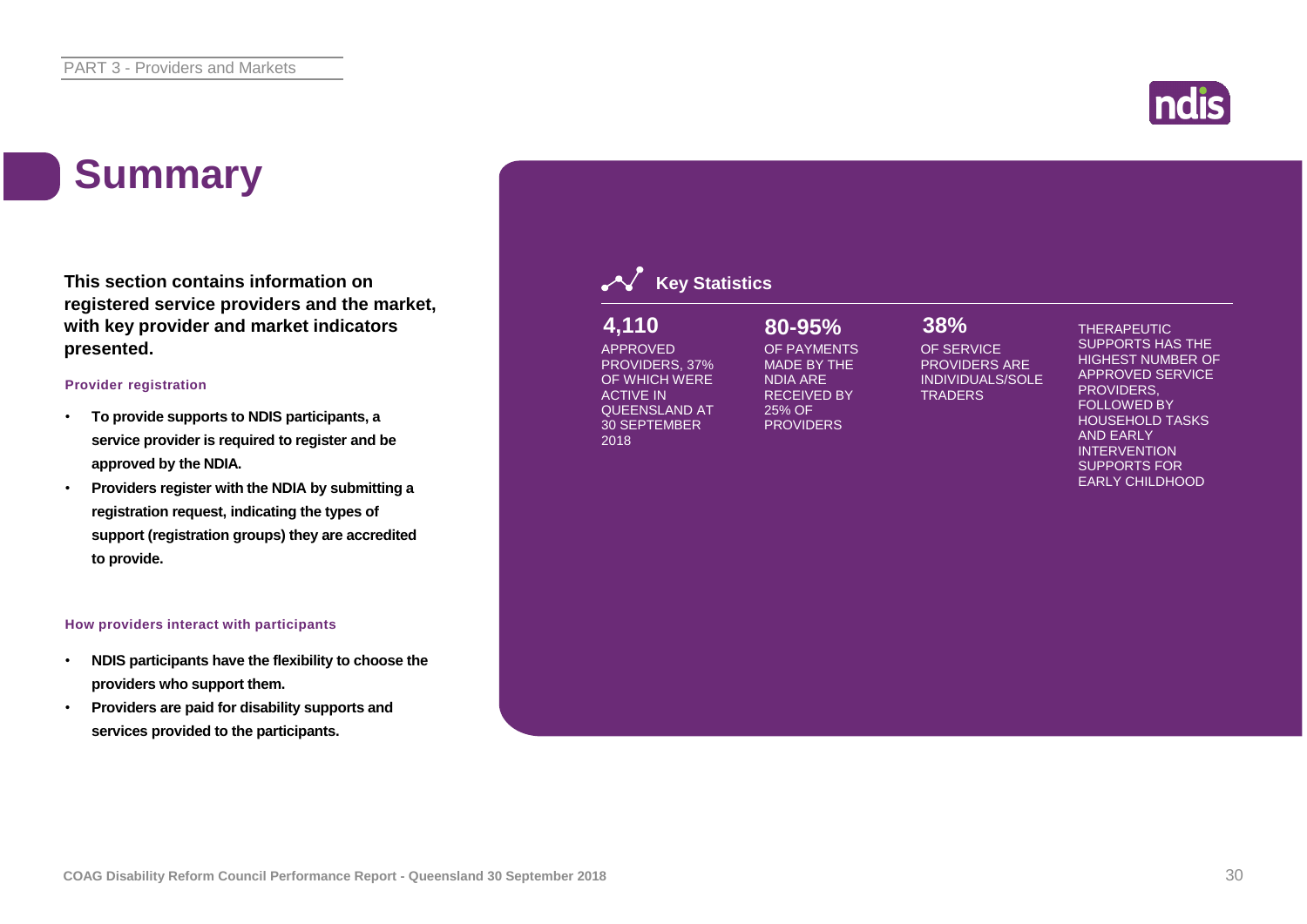# **Indi**

### **Providers over time**

**As at 30 September 2018, there were 4,110 registered service providers, of which 1,548 were individual/sole trader operated businesses and 2,562 were companies or organisations.**

![](_page_30_Figure_4.jpeg)

#### **Approved providers over time by type of provider**

![](_page_30_Figure_6.jpeg)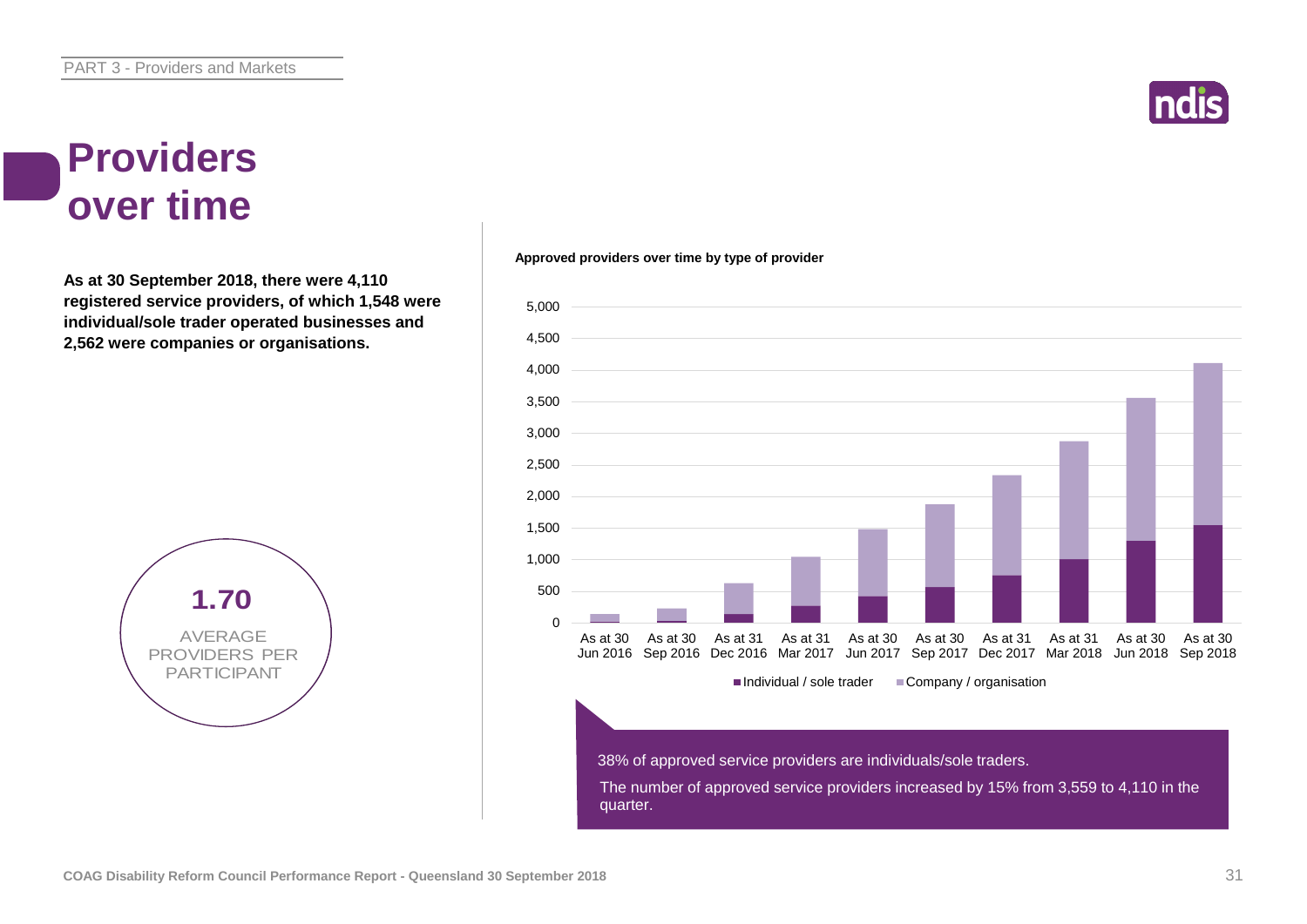![](_page_31_Picture_1.jpeg)

# **Proportion of Active Providers**

**Change in the activity status of providers.**

**As at 30 September 2018, 37% of providers were active and 63% were yet to have evidence of activity. Of all providers, 722 began delivering new supports in the quarter.**

![](_page_31_Figure_5.jpeg)

![](_page_31_Picture_6.jpeg)

**Not yet active (63%)**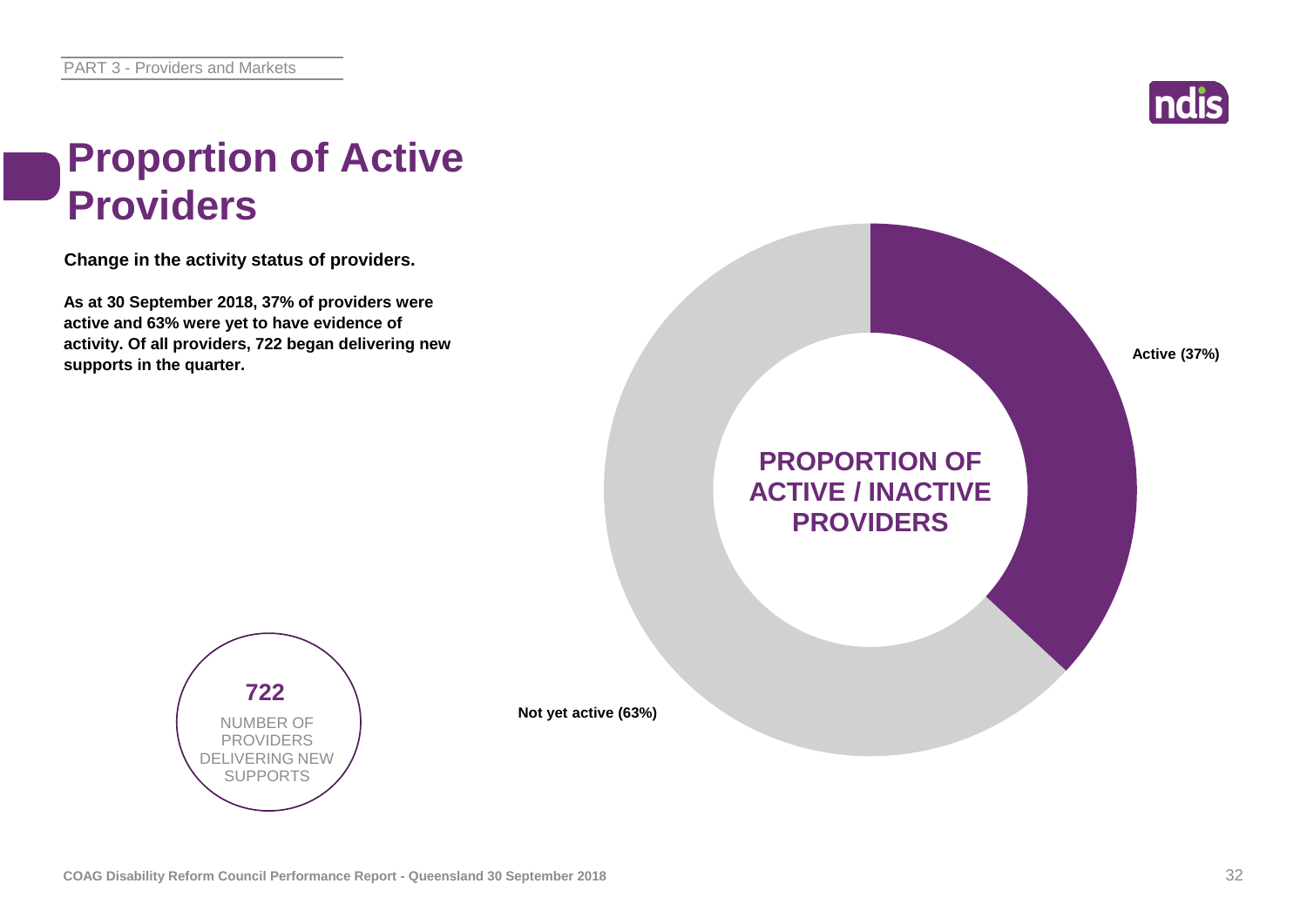![](_page_32_Picture_1.jpeg)

# **Approved Registration groups**

**The number of approved providers has** *Approved providers by registration group and percentage change over the quarter***<br>
<sup>600</sup> <sup>600</sup> <sup>600</sup> increased for most registration groups over the quarter.**

**The registration groups with the largest numbers of approved providers continue to grow:**

**• Therapeutic Supports: from 1,200 to 1,424 (19% increase)**

**• Household Tasks: from 823 to 994 (21% increase)**

**• Early Intervention supports for early childhood: from 692 to 805 (16% increase)**

**• Assistance with travel/transport arrangements: from 642 to 768 (20% increase)**

**• Assistance products for personal care and safety: from 654 to 756 (16% increase)**

![](_page_32_Figure_10.jpeg)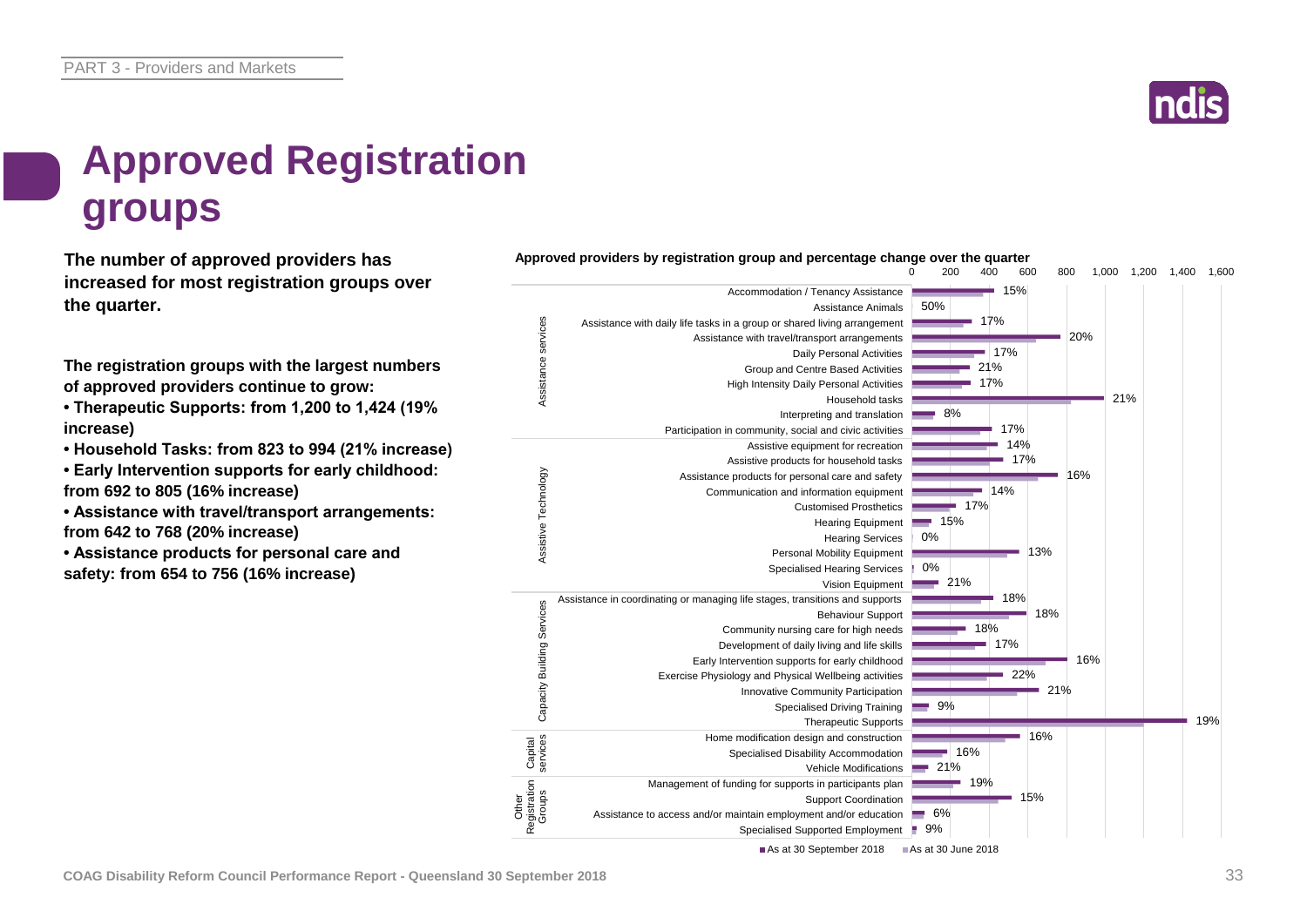![](_page_33_Picture_1.jpeg)

# **Active Registration groups**

**The number of active providers in each registration group has increased for most registration groups over the quarter.**

**The registration groups with the largest numbers of active providers continue to grow:**

**• Therapeutic Supports: from 490 to 636 (30% increase)**

**• Household tasks: from 223 to 305 (37% increase)**

**• Participation in community, social and civic activities: from 219 to 270 (23% increase)**

**• Daily Personal Activities: from 191 to 249 (30% increase)**

**• Assistance in coordinating or managing life stages, transitions and supports: from 187 to 244 (30% increase)**

![](_page_33_Figure_10.jpeg)

As at 30 September 2018 As at 30 June 2018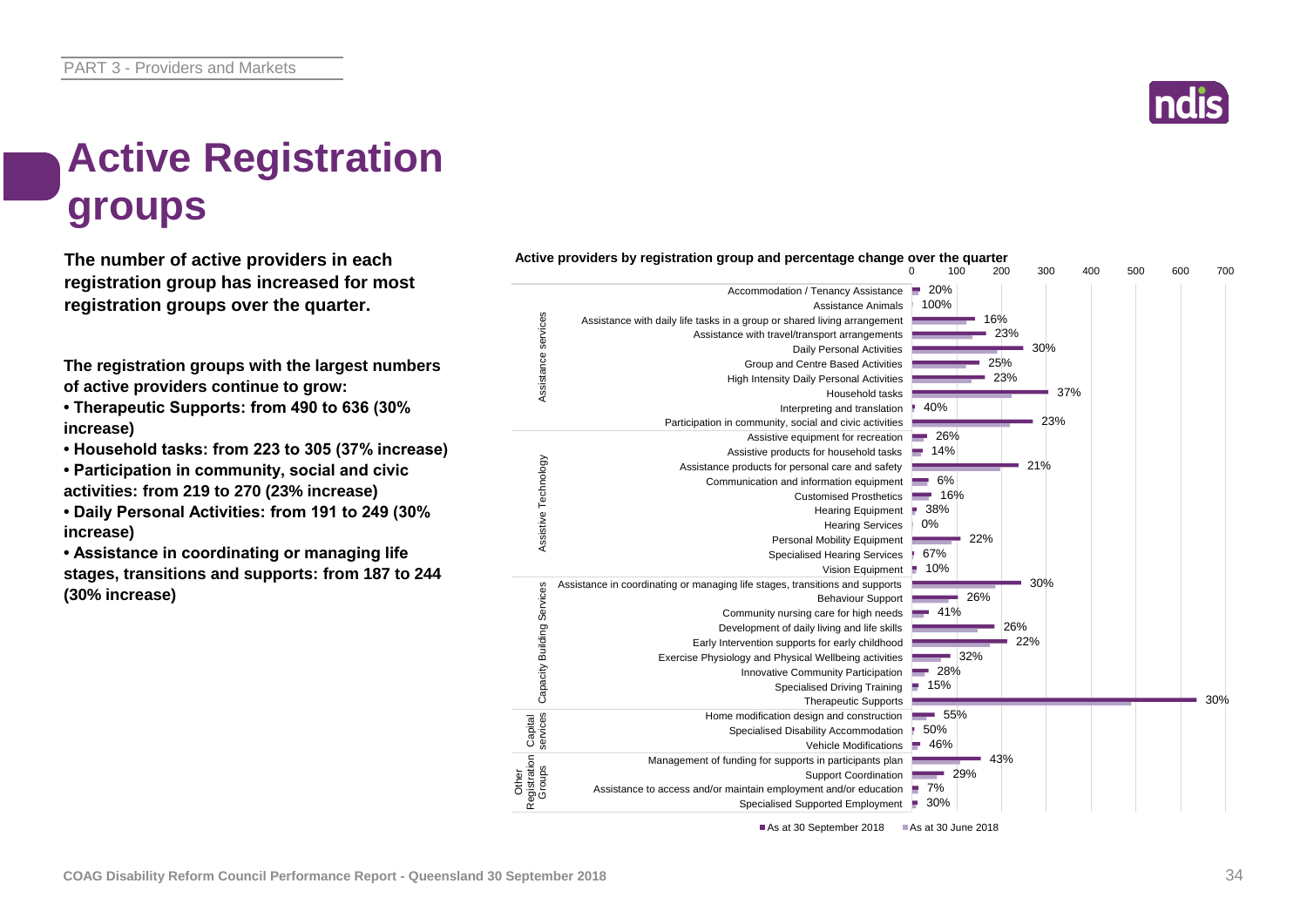![](_page_34_Picture_1.jpeg)

# **Market share of top providers**

**the dollars paid for major registration groups.**

![](_page_34_Figure_4.jpeg)

**25% of service providers received 80-95% of Market share of the top 25% of providers by registration group.**

![](_page_34_Figure_6.jpeg)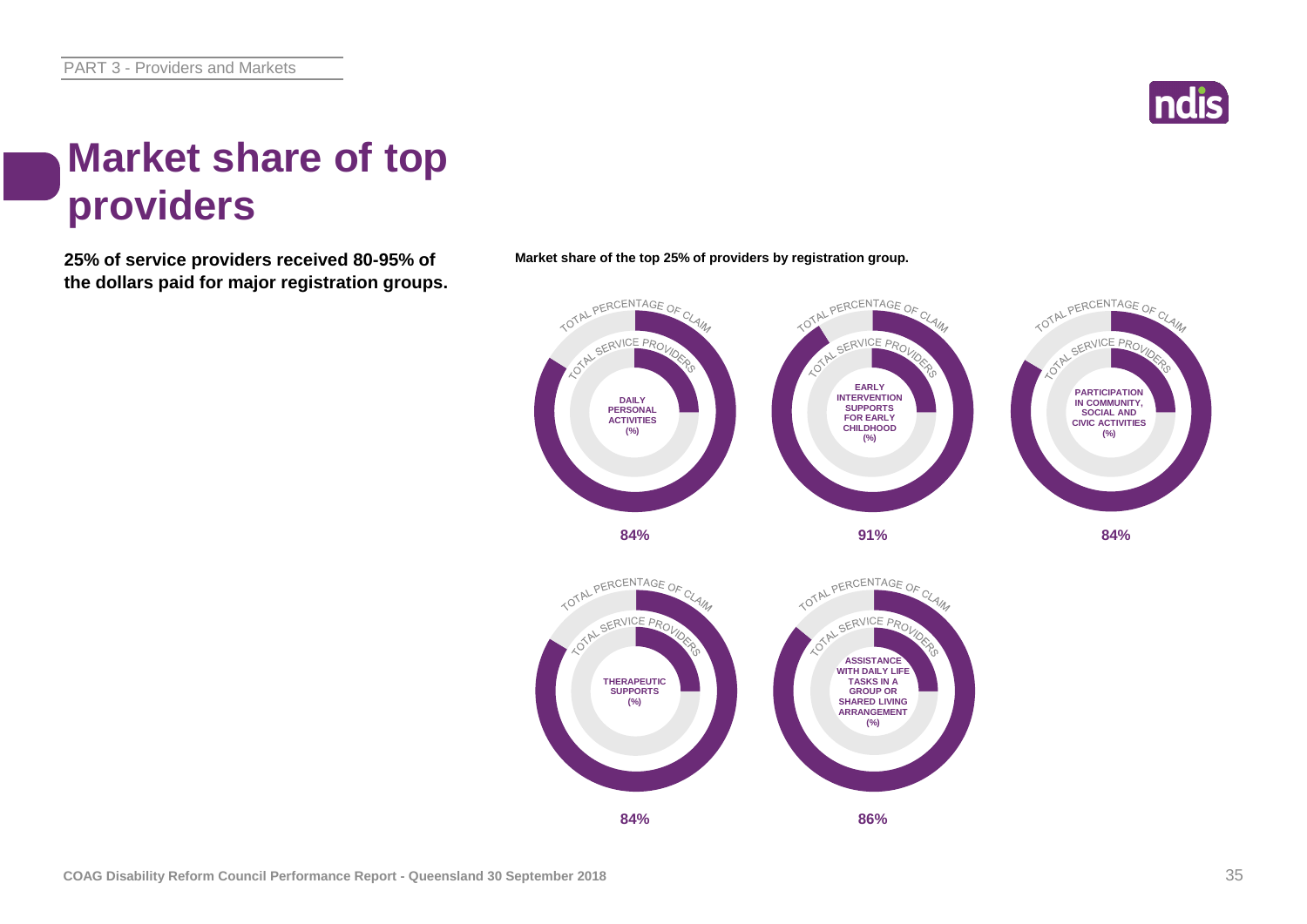# **Information, Linkages and Capacity Building**

Information, Linkages and Capacity Building was covered in the national version of the COAG Quarterly Performance Report.

![](_page_35_Picture_3.jpeg)

**Queensland - 30 September 2018**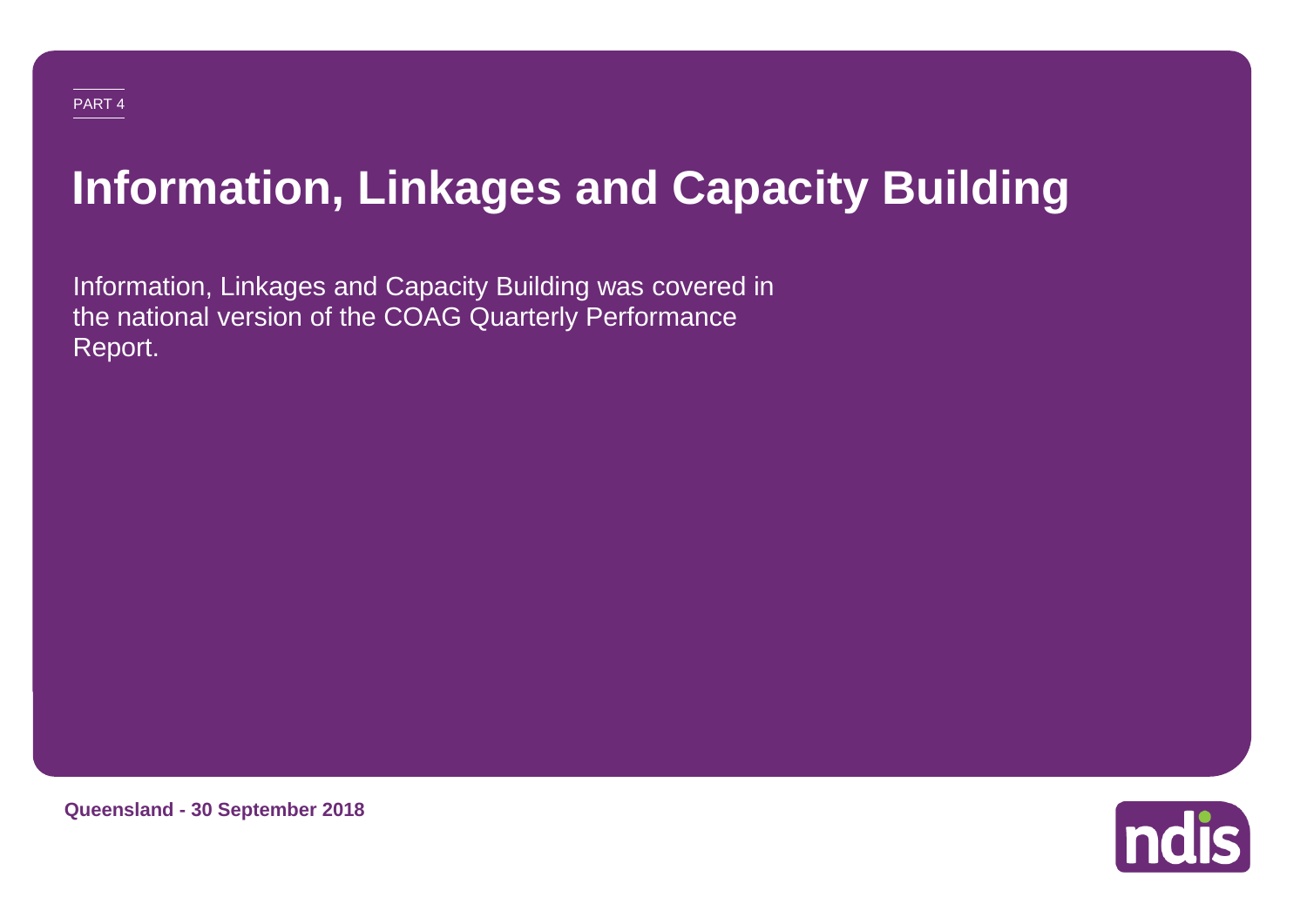PART 5

# **Mainstream Interface**

The proportion of participants entering in the current quarter and accessing mainstream services is lower compared to prior quarters.

![](_page_36_Picture_3.jpeg)

**Queensland - 30 September 2018**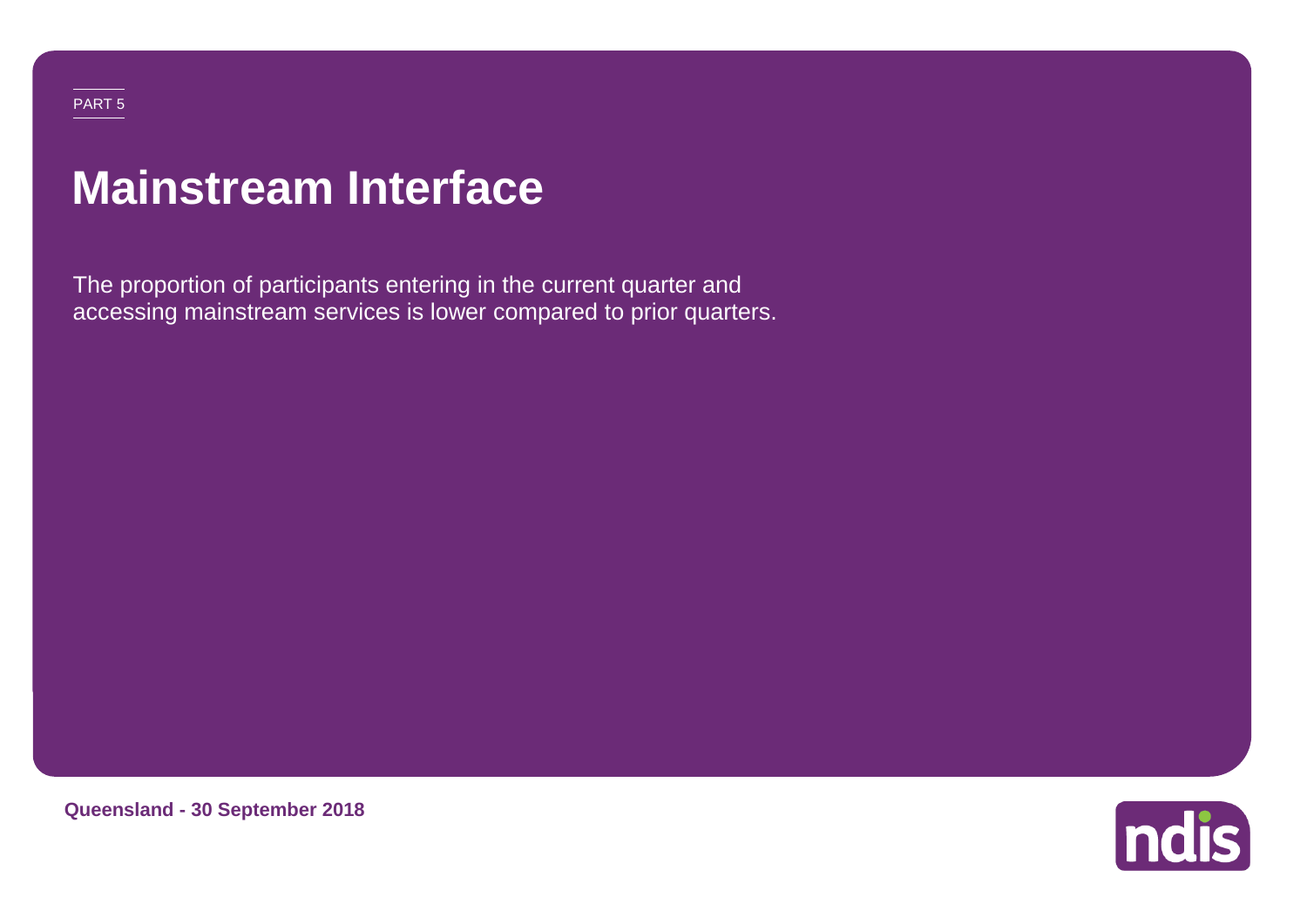![](_page_37_Picture_1.jpeg)

### **Mainstream Interface**

**86% of active participants with a plan approved in 2018-19 Q1 access mainstream services, a decrease from prior quarters. Participants are accessing mainstream services predominantly for health and wellbeing, daily activities and lifelong learning.**

![](_page_37_Figure_4.jpeg)